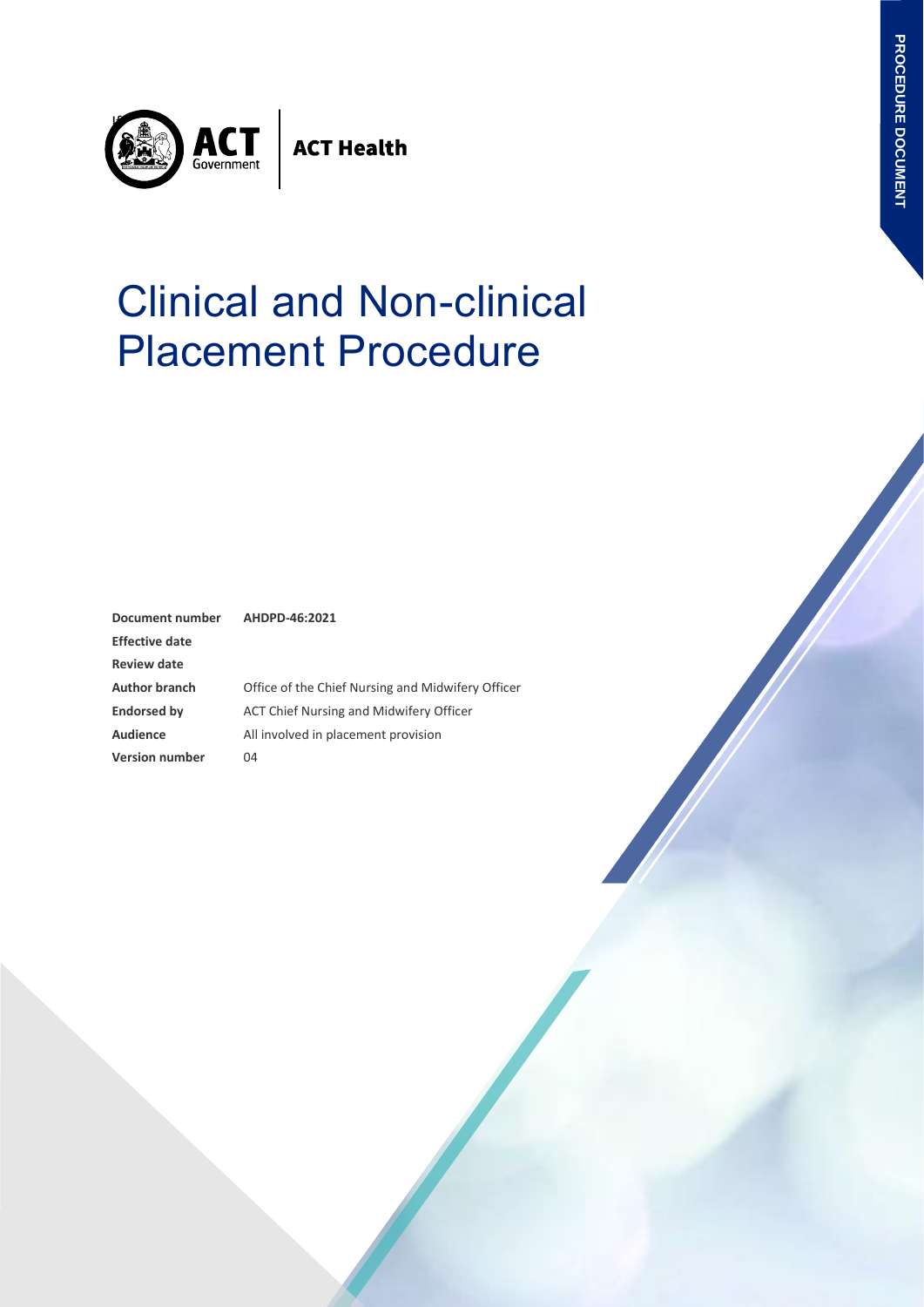#### Contents

| 2.8. English language requirements for international Doctor of Medicine and Surgery |  |
|-------------------------------------------------------------------------------------|--|
|                                                                                     |  |
|                                                                                     |  |
| 3.3. Information Communication Technology (ICT) and library resources  9            |  |
|                                                                                     |  |
|                                                                                     |  |
|                                                                                     |  |
|                                                                                     |  |
|                                                                                     |  |
|                                                                                     |  |
|                                                                                     |  |
|                                                                                     |  |
|                                                                                     |  |
|                                                                                     |  |
|                                                                                     |  |
|                                                                                     |  |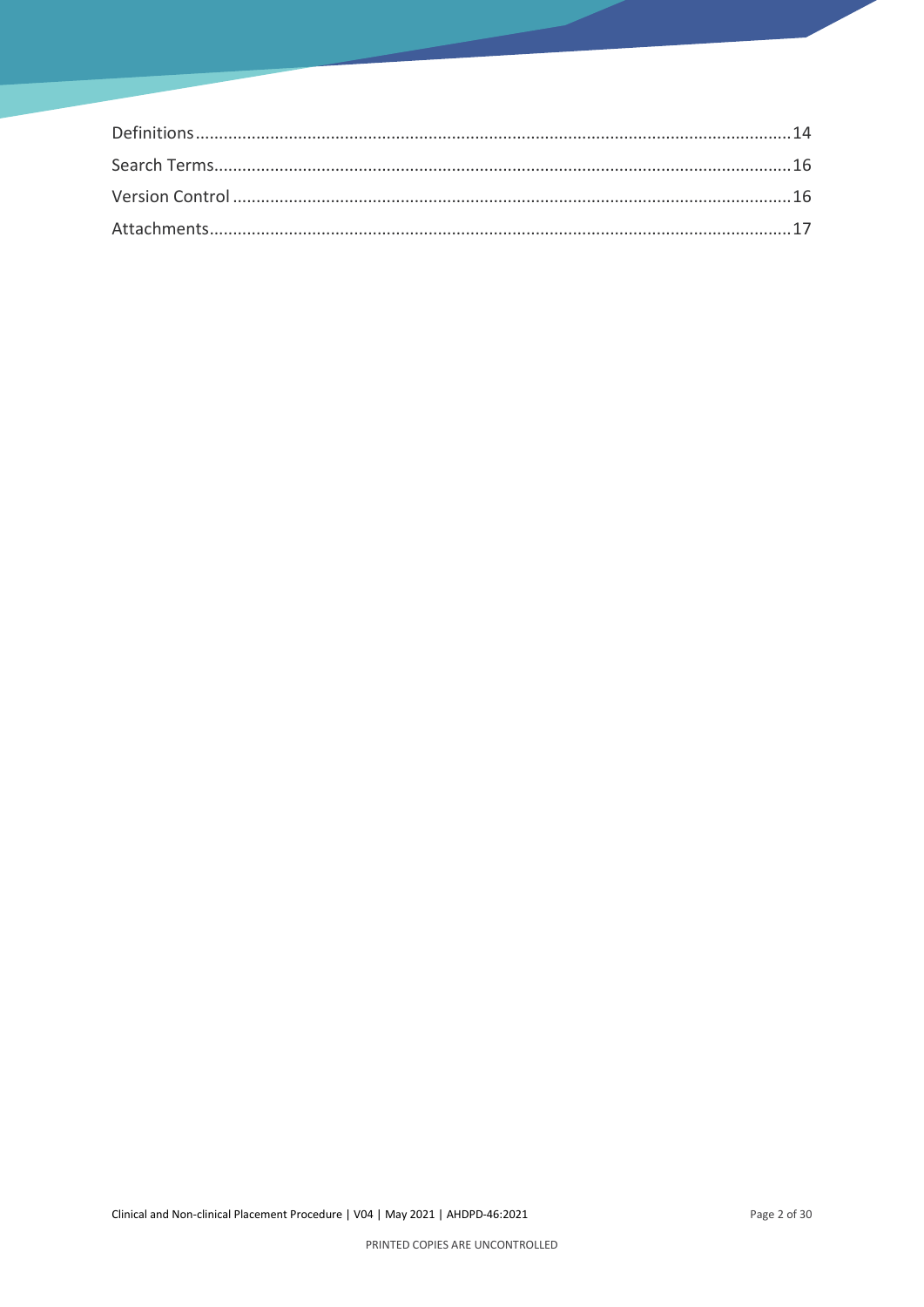# <span id="page-3-0"></span>Purpose

This Clinical and Non-clinical Placement procedure relates to placements within ACT public health service facilities.

This procedure establishes the requirements, roles and responsibilities of ACT Government public health service staff (ACT Health Directorate (AHD), Canberra Health Service (CHS) and Calvary Public Hospital Bruce (CPHB)), education institutions, interstate public sector health organisations and students/trainees who are subject to the provisions of the executed Placement in ACT Public Health Facilities Deed (Deed) and Schedule.

# <span id="page-3-1"></span>Scope

This procedure applies to all individuals involved in the establishment, supervision and/or management of clinical and non-clinical placements.

The provision of safe, effective management and delivery of clinical care for health care consumers is the priority in service delivery. Placements are secondary to this responsibility.

This procedure does not cover individuals seeking work experience or students from secondary school and college programs.

# <span id="page-3-2"></span>Roles and Responsibilities

| <b>Position</b>                                                                                                                       | <b>Responsibility</b>                                                                                                                                                                                                                                                                                                          |
|---------------------------------------------------------------------------------------------------------------------------------------|--------------------------------------------------------------------------------------------------------------------------------------------------------------------------------------------------------------------------------------------------------------------------------------------------------------------------------|
| Chief Nursing and Midwifery Officer and/or<br>Executive Director of Nursing,<br>Midwifery, Allied Health or Medicine or<br>equivalent | The management of workforce needs and<br>student professional issues including, but<br>not limited to; concerns regarding<br>immunity, behaviour beyond scope of<br>practice, and complaints.                                                                                                                                  |
| Clinical Placement Office (CPO)                                                                                                       | Overall responsibility for the management<br>of student/trainee placements; for ensuring<br>compliance with Deeds and Schedules &<br>with mandatory pre-placement<br>requirements in collaboration with<br>education providers and regional health<br>care organisations; & for currency of<br>information on the CPO website. |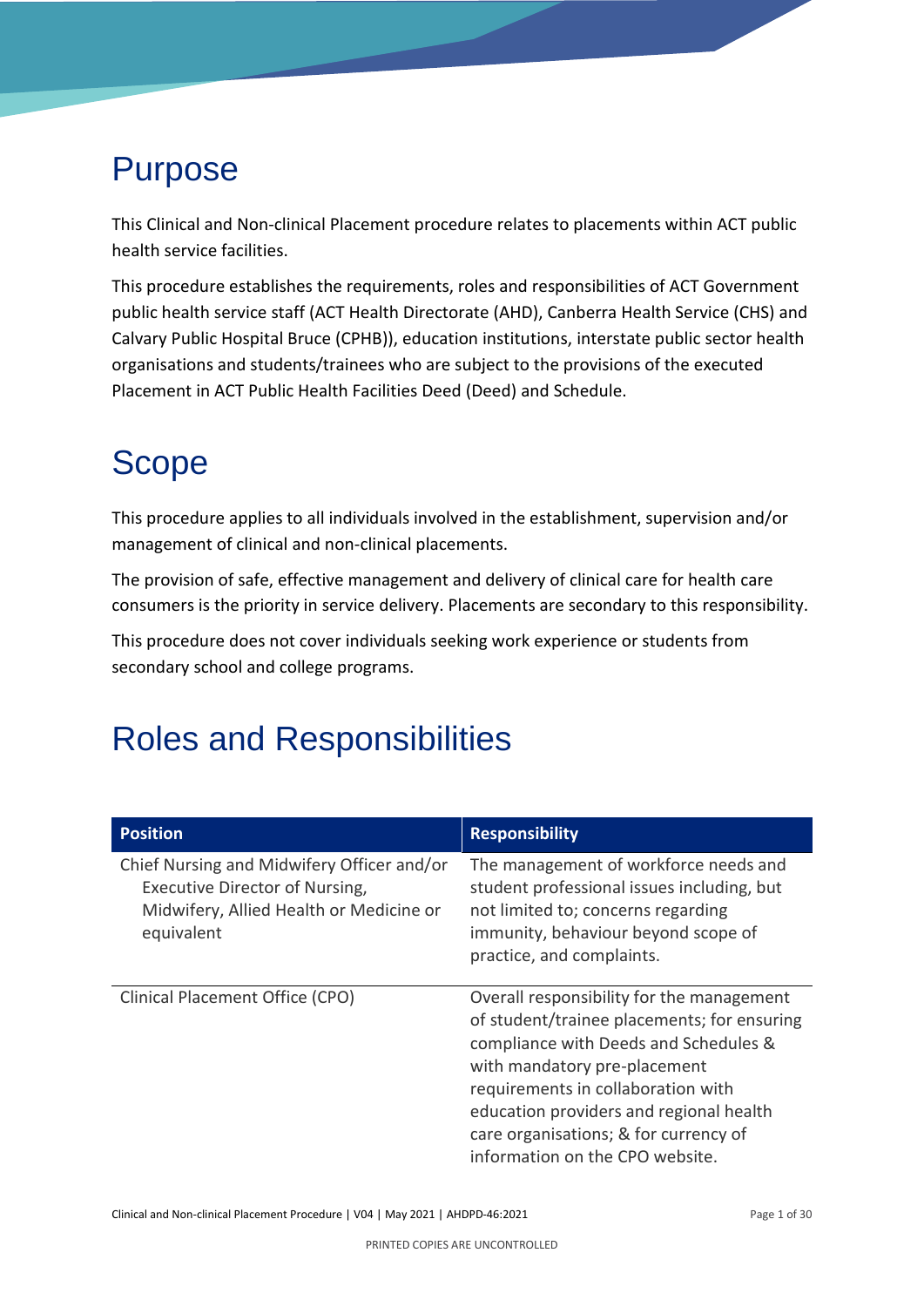| <b>Education Providers</b>        | Responsible for items identified in the<br>deeds and schedule and adhering to CHS,<br>CPHB and AHD policies and procedures for<br>placement as appropriate.                                                                                                                                                            |
|-----------------------------------|------------------------------------------------------------------------------------------------------------------------------------------------------------------------------------------------------------------------------------------------------------------------------------------------------------------------|
| Facilitators                      | Responsible for monitoring and assessing<br>students whilst on placement.                                                                                                                                                                                                                                              |
| Institution                       | Responsible for roles and obligations<br>agreed upon in signed deeds and schedules.<br>Adherence with AHD procedures, policies,<br>and working with CPO regarding student<br>placements and associated issues.                                                                                                         |
| Profession Lead/Clinical Educator | May be responsible for organizing<br>placements and liaising with university<br>course conveners and CPO. General<br>supervision and assessment of students<br>may be a responsibility of the Clinical<br>Educator. Student safety should be<br>considered when planning placement<br>activities.                      |
| Supervisor                        | Responsible for service delivery, orientating<br>students to the placement location and<br>monitoring student placement activities in<br>line with learning objectives. Student safety<br>should be considered when planning<br>placement activities. Assessing students<br>may be a responsibility of the supervisor. |

# <span id="page-4-0"></span>Procedure

## <span id="page-4-1"></span>Section 1 – Arranging placements

### <span id="page-4-2"></span>1.1 General

Students and trainees who are ACT residents and who are enrolled in courses at the Canberra Institute of Technology, the University of Canberra, the Australian Catholic University or the Australian National University where there is a mandatory placement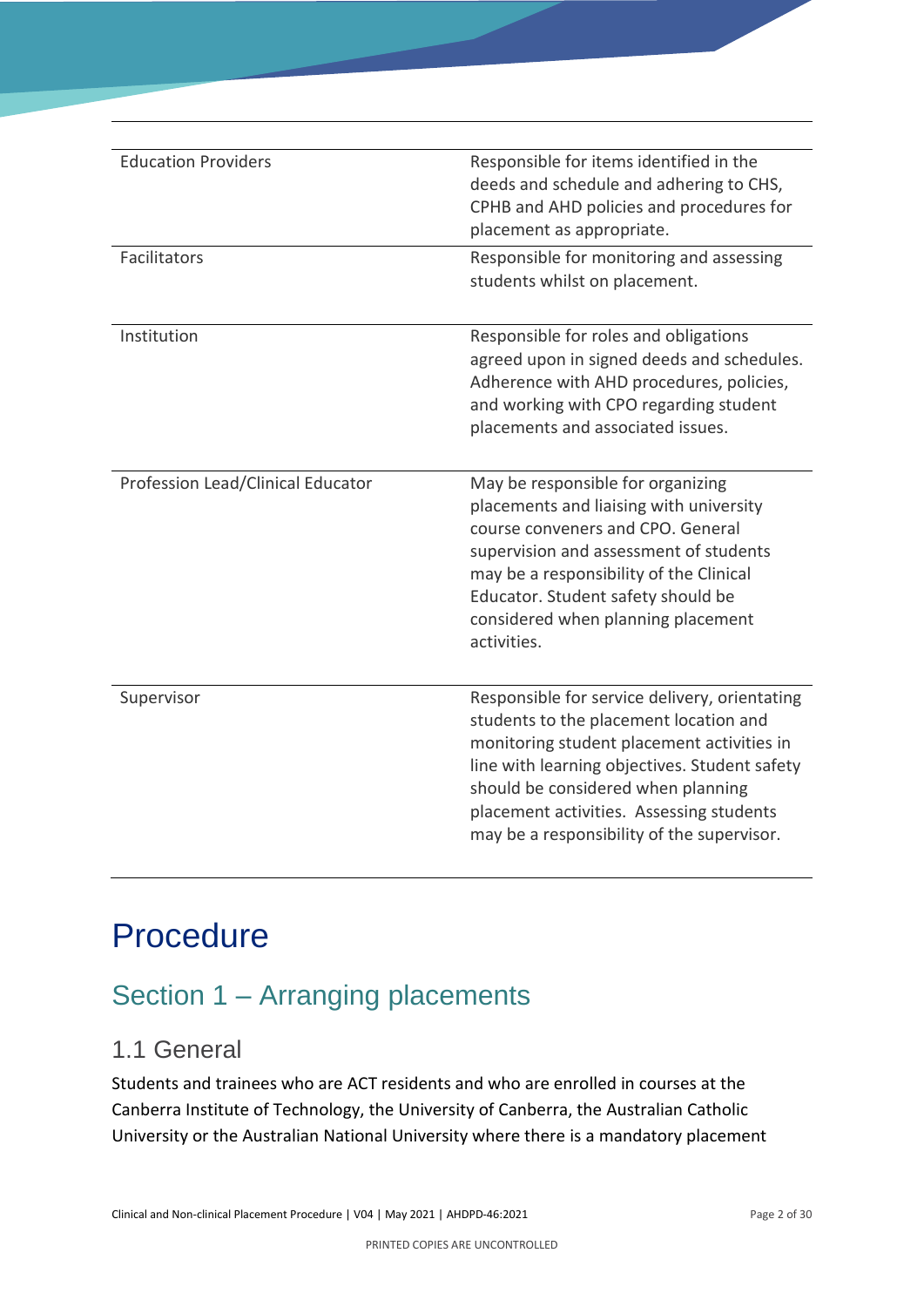component will be given priority for clinical and non-clinical placements within the ACT public health service.

All student/trainee placements are coordinated through the Clinical Placement Office (CPO). The CPO will ensure that education providers have a current Deed and Schedule in place with the ACT public health service and current insurance cover for their students/trainees.

Placement requests are to be submitted using the Student Placement Online database.

CPO staff will notify the education provider or regional health provider and the student/trainee of a placement once the placement has been confirmed.

#### Allied Health placements

Placements are arranged either through the professional lead and/or clinical educator of the respective professions. Placements will not be accepted without the approval of the discipline professional lead and/or clinical educator. All allied health student/trainee placements must be registered with the CPO at least four weeks before placements commence.

#### **Medical**

The Australian National University (ANU) is responsible for arranging and facilitating all medical student placements, including non-ANU students. All medical student/trainee clinical placements must be registered with the CPO at least four weeks before placements commence.

#### Nursing and Midwifery

Placements are arranged through the CPO. Suitable placements for students/trainees will be arranged as determined by the learning objectives. The CPO will liaise directly with the manager of the various clinical areas within the ACT public health service to negotiate placements. All nursing and midwifery student's/trainee's clinical placements must be registered with the CPO at least four weeks before placements commence.

#### Non-clinical placements

Placements are arranged through the CPO. Suitable placements for students/trainees will be arranged as determined by the learning objectives. The CPO will liaise directly with the manager of the placement location within the ACT public health service to negotiate placements. All non-clinical student/trainee's placements must be registered with the CPO at least four weeks before placements commence.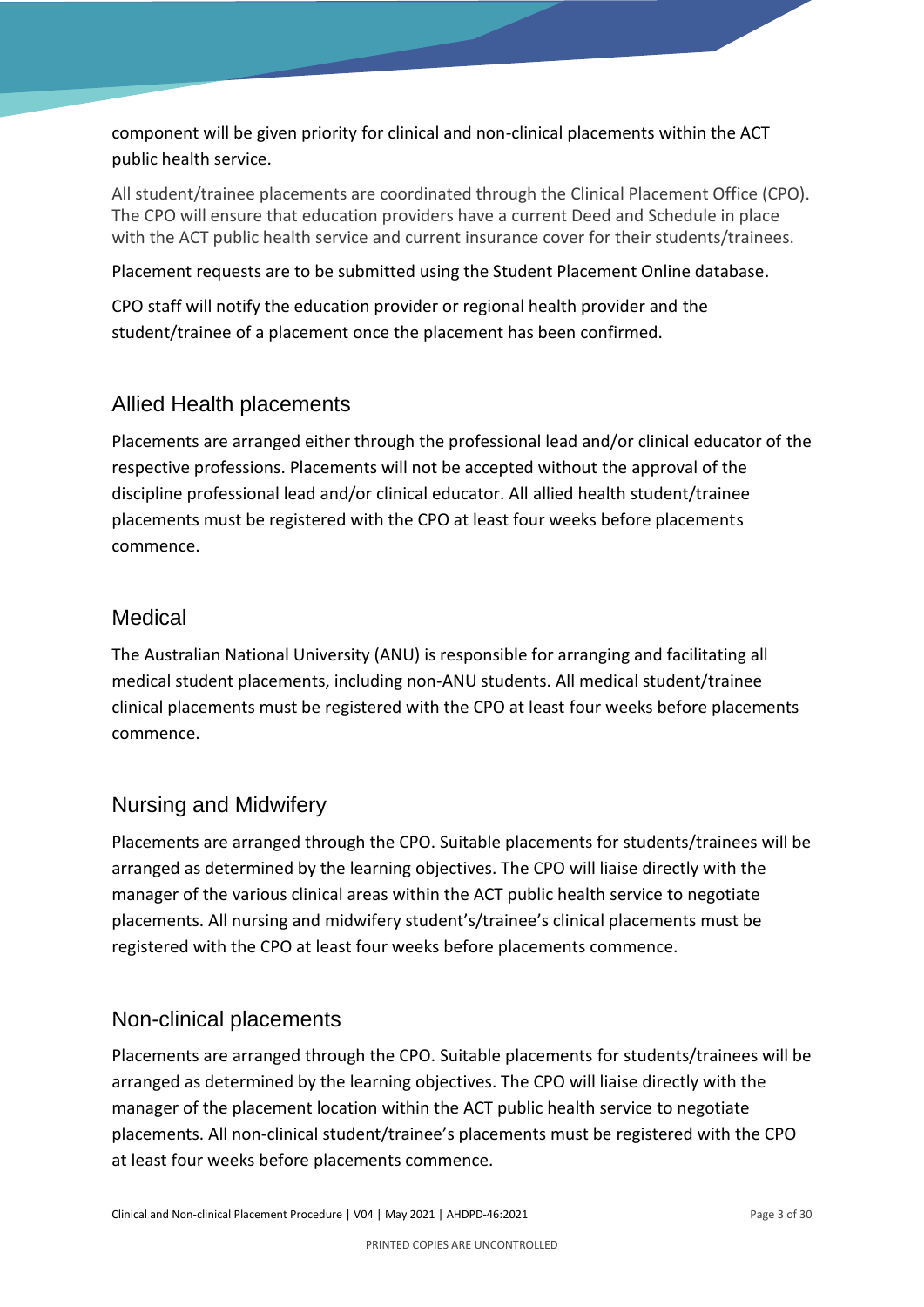### <span id="page-6-0"></span>1.2 Students/trainees non-affiliated with an education provider

Non-affiliated students/trainees are students/trainees who are not attached to or connected with an education provider or health care provider with whom there is an executed Deed and Schedule.

Each non-affiliated student/trainee will need to contact the CPO to discuss whether a placement is possible. The CPO reserves the right to decline a placement request from a non-affiliated student/trainee, with consideration made with regards to capacity, supervisory requirements and the benefits of the placement to the ACT public health service.

Where an individual student/trainee is approved for placement by the CPO and is not affiliated with an education provider, the student/trainee will provide the following to the CPO prior to being granted a placement:

- Written evidence of a National Police Check (NPC) which is no more than 12 months old prior to the commencement of first placement.
- Written evidence of an ACT Working with Vulnerable People Check (WWVP).
- Written evidence that they are compliant with the CHS Clinical Procedure Occupational Assessment, Screening and Vaccination Procedure and CPHB Occupational Assessment, Screening and Vaccination Procedure.
- Evidence of insurance cover that meets ACT public health service requirements.

### <span id="page-6-1"></span>1.3 Visas

The CPO is not responsible for seeking visas or specific approval to undertake a student/trainee placement. Overseas students/trainees are solely responsible for checking that their visa permits them to undertake a student/trainee placement. The CPO does not accept responsibility for an individual who breaches their visa conditions by undertaking a student/trainee placement.

### <span id="page-6-2"></span>1.4 Fit for placement

A student/trainee unable to perform duties or meet placement requirements because of physical or mental incapacity is deemed unfit for placement. This includes students/trainees whose medical condition may pose a risk to patients or staff. If concerns are raised that a student/trainee may be unfit for placement, the CPO will make a decision in consultation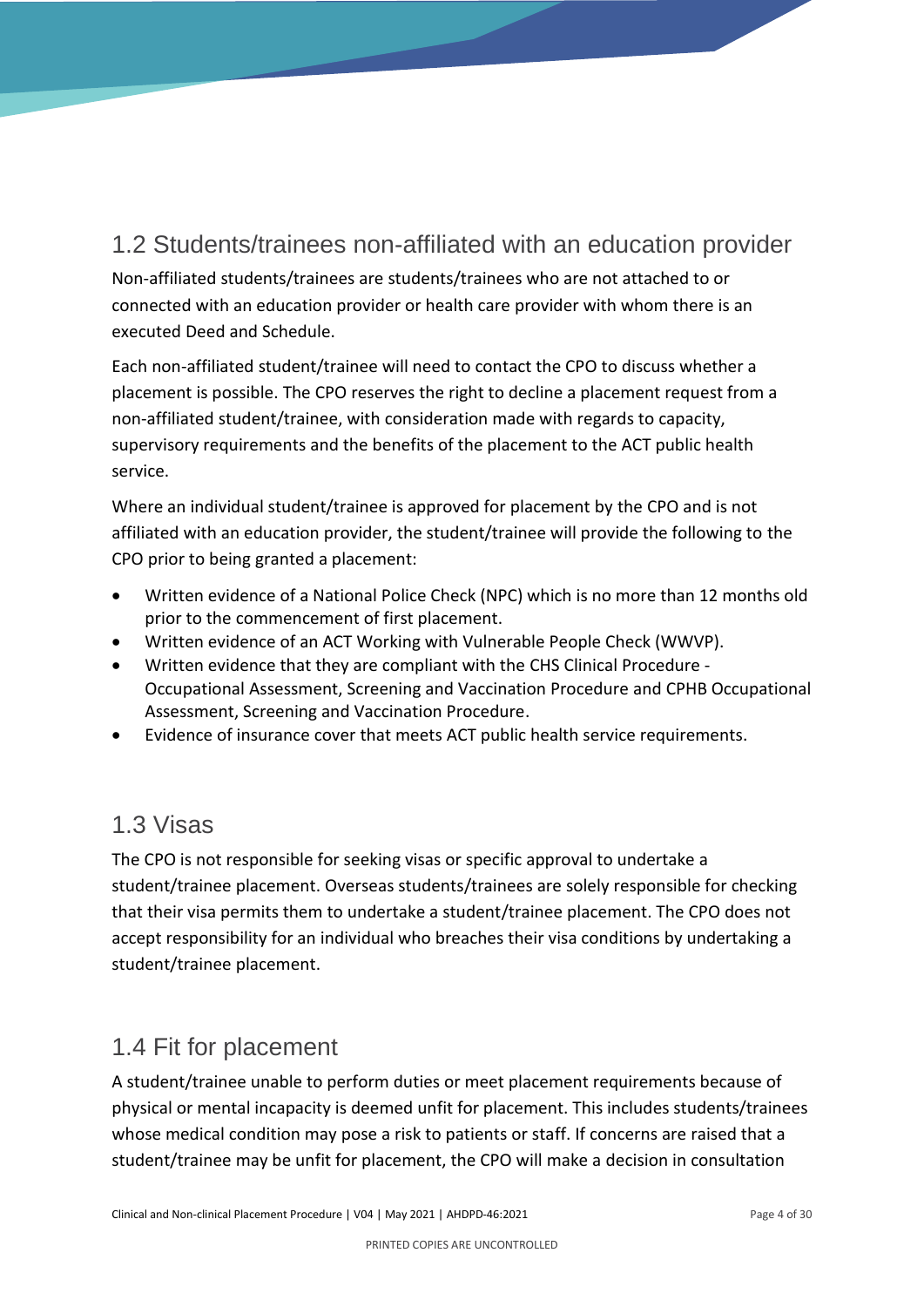with the placement area, respective professional office and education provider. The CPO reserves the right to cancel the placement if the student/trainee is unfit, with patient safety over-riding educational and professional requirements.

### <span id="page-7-0"></span>1.5 Cancellation of clinical placements

A cancellation charge will apply to all placement cancellations requested by an education provider or health care provider after a student's/trainee's details have been uploaded to the Student Placement Online (SPO) database system and up to and including the first day of placement.

The cancellation charge will be levied by the CPO for the following reasons:

- The placement is no longer needed by the student/trainee.
- The student/trainee does not complete the mandatory requirements in full by the agreed deadline.
- The student/trainee fails to attend the placement.
- Student/trainee illness.
- Placement dates are changed at the request of the education provider or regional health care provider.
- The placement location is changed at the request of the education provider or regional health care provider.

There will be no charge for placement adjustments that are made by the CPO or ACT public health service placement areas.

An invoice for payment of the placement cancellation fee will be issued monthly by the CPO as required.

### <span id="page-7-1"></span>Section 2 - Pre-placement requirements

### <span id="page-7-2"></span>2.1 General

Students/trainees must be aware of and understand the requirements of the ACT public health service prior to commencing their placement. Students/trainees should access the information available on the AHD CPO website, their AHD Student Placement Online (SPO) account and in the AHD Clinical and Non-clinical Placement procedure.

All students/trainees are required to work within their scope of practice, obligations and responsibilities outlined in the Deed, Schedule and Acknowledgement Form.

Students/trainees who operate outside these parameters will be considered in violation of the terms of their placement and their placement will be ceased.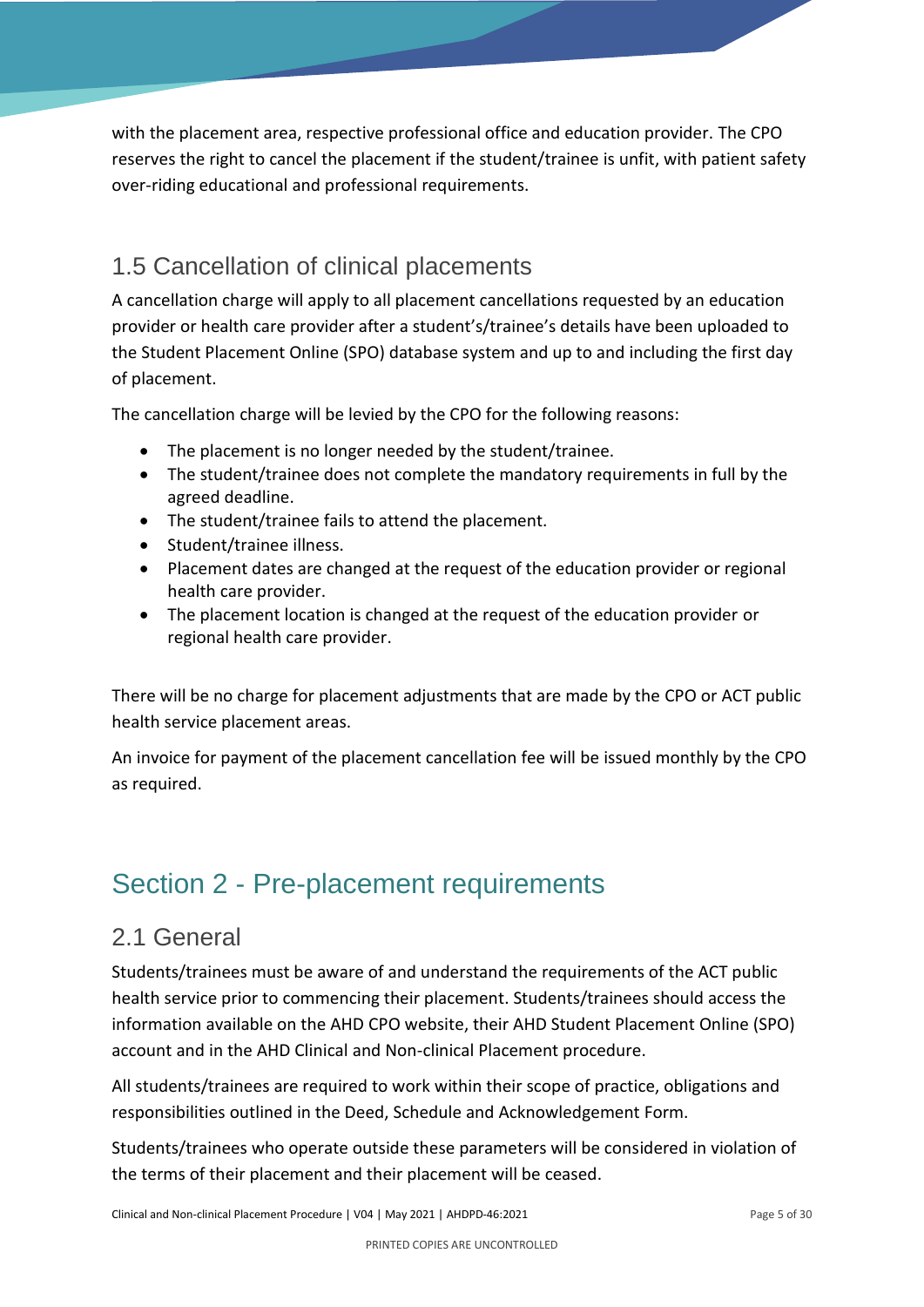### <span id="page-8-0"></span>2.2. Acknowledgement form

All students/trainees must complete an 'Acknowledgement Form' annually. The form can be found on a student's SPO account. A copy of the form is attached at Attachment 1.

Supervisors are responsible for checking that students/trainees understand their obligations during a placement in accordance with the completed Acknowledgement Form.

### <span id="page-8-1"></span>2.3. Immunisation/vaccination

All students/trainees must comply with the requirements of Occupational Assessment, Screening and Vaccination Clinical Procedure applicable to the industry provider prior to the commencement of a placement. The CPO will not provide a placement without written evidence that the student/trainee is compliant.

In the event a student/trainee cannot comply with the immunisation requirements, further investigation will be required. An 'Authorisation to Release Personal Information for Further Investigation of Immunisation Status' form will be required. Refer to attachment 2.

### <span id="page-8-2"></span>2.4 National Police Check (NPC)

All students/trainees must provide satisfactory written evidence that they have undertaken a NPC not more than twelve months prior to the first placement with the ACT public health service. Australian students/trainees affiliated with an education provider must provide evidence to the education provider. All students/trainees not affiliated with an education provider must provide evidence of an Australian NPC to the CPO. The ACT public health service will not accommodate a student/trainee on a clinical placement prior to the receipt of such evidence.

In the event a student/trainee has a positive NPC; further investigation will be required. An 'Authorisation to Release Personal Information for Further Investigation of a Police Check and/or Working with Vulnerable People Check' form will be required. Refer to attachment 3 and the ACT Health Protective Security (Personnel Security) Procedure.

### <span id="page-8-3"></span>2.5. Working with Vulnerable People Check (WWVP)

All students/trainees must provide satisfactory written evidence that they have undertaken a WWVP check unless registered with the Australian Health Practitioners Regulation Agency. Australian students/trainees affiliated with an education provider must provide evidence to the education provider. All students/trainees not affiliated with an education provider must provide evidence of a WWVP check to the CPO. The CPO will not accommodate a student/trainee on a clinical placement prior to the receipt of a WWVP check.

In the event a student/trainee has a positive WWVP, further investigation will be required. An 'Authorisation to Release Personal Information for Further Investigation of a Police Check and/or Working with Vulnerable People Check' form will be required. Refer to attachment 3 and the ACT Health Protective Security (Personnel Security) Procedure..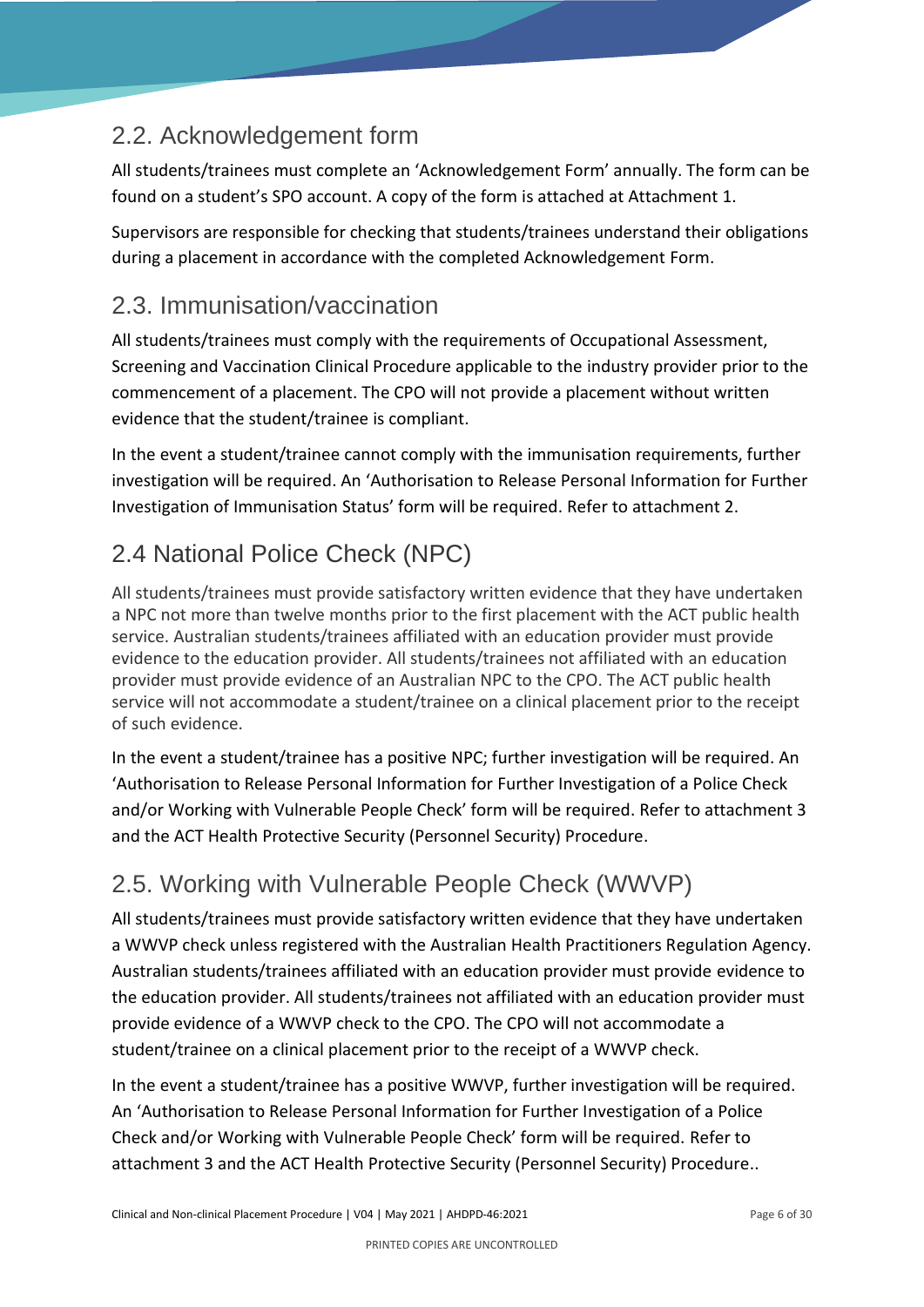### <span id="page-9-0"></span>2.6. Compulsory e-learning

All students/trainees are required to complete mandatory e-learning modules no later than 2 weeks prior to the commencement of clinical placement. Non-compliance with preplacement mandatory requirements will result in the cancellation of placement. Discipline specific learning frameworks are to be found on a student's SPO account. Audits are conducted by the CPO to ensure compliance.

### <span id="page-9-1"></span>2.7. Manual handling training

Students/trainees are required to follow safe manual handling work practices, as defined in the AHD Work Health and Safety Management System Policy Section 7.7.

Students from education providers who are required to attend an ACT public health service approved face to face manual handling course do not need to complete manual handling elearning. All other students must complete manual handling e-learning on the SPO website.

Students/trainees must take all possible measures to minimise the risk of injury to themselves, staff and clients when involved in manual handling.

### <span id="page-9-2"></span>2.8. English language requirements for medical elective applicants

Medical elective placements in ACT public health facilities are jointly coordinated by the ANU and the CPO. Elective applicants from medical schools or universities based overseas (including Australian citizens) are required to meet the same English proficiency requirements as ANU medical students, as stipulated in the ANU English language requirements for admission policy.

#### Available at: [https://policies.anu.edu.au/ppl/document/ANUP\\_000408](https://policies.anu.edu.au/ppl/document/ANUP_000408)

There are no waivers in relation to the application of ANU policy.

International applicants must satisfy the Department of Home Affairs English language requirements for visa applications in addition to ANU's requirements.

## <span id="page-9-3"></span>Section 3 – During a placement

Supervisors are responsible for assisting each student/trainee towards meeting the objectives of their placements. However, clinical care of clients or patients remains the primary responsibility of the supervisor.

To support inclusion and engagement, supervisors will provide students with reasonable adjustments to their placement. The recommendations for reasonable adjustments are to be outlined in writing prior to placement by the education provider.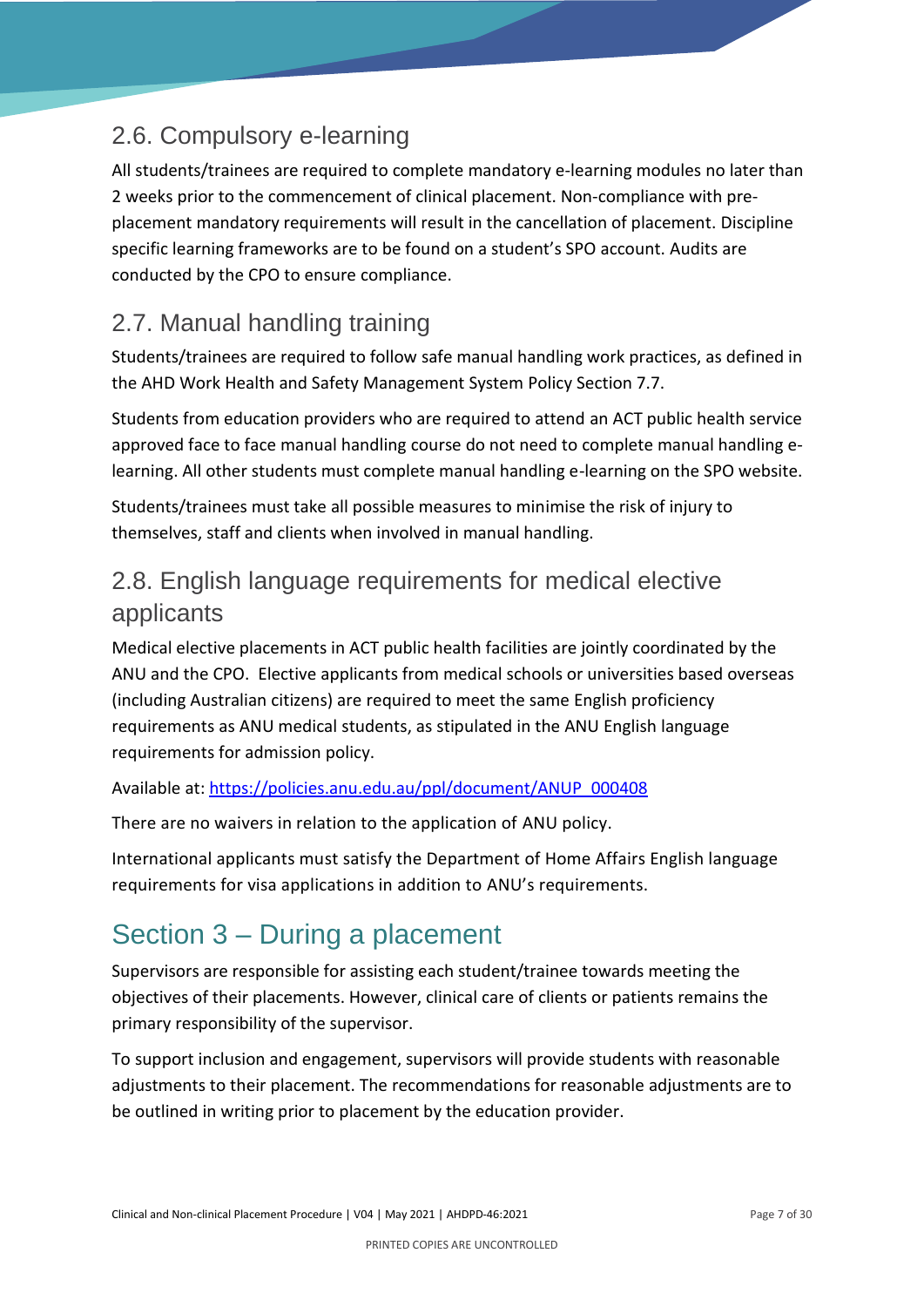Aboriginal and/or Torres Strait Islander students seeking cultural supervision are to be offered this support. Supervisors are responsible for actioning support identified for Aboriginal and/or Torres Strait Islander students.

Supervisors are responsible for reporting, via Riskman, any adverse incidents that occur during the placement. The CPO should be contacted for assistance as necessary.

If an incident occurs which involves a student who is affiliated with an education provider, the Clinical Educator or the CPO will notify the course convener.

### <span id="page-10-0"></span>3.1. Orientation

#### **General**

Each student/trainee is provided with the name and contact details of the person/s responsible for their overall supervision. They will also be introduced to other staff members who can assist them when their supervisor is not available.

#### Student orientation checklist

Supervisors must ensure that every student/trainee receives workplace orientation on or before the first day at any new placement location and completes the student orientation checklist.

The student orientation checklist outlines requirements in relation to workplace orientation and may be found on the student/trainee's SPO account. Refer to attachment 4.

Each student/trainee must upload their completed student orientation checklist to SPO.

#### Other relevant policies and guidelines

The supervisor is responsible for:

- Providing access to the ACT public health service guidelines, manuals and policy and procedures necessary for the student/trainee to use during their placement and for ensuring that each student/trainee complies with such requirements.
- Ensuring every student/trainee is aware of client confidentiality and the requirement to comply with the *Privacy Act 1988 and Health Records (Privacy and Access) Act 1997*.
- Advising each student/trainee of the ACT public health service's infection control requirements.
- For clinical placements Ensuring client or patient consent is obtained prior to a student/trainee being actively involved in a clinical procedure on a client or patient.
- For clinical placements Each student/trainee must introduce themselves as such and obtain informed consent prior to being involved in a patient's care. When a patient is undergoing a procedure, a student/trainee requires the same level of consent as a qualified clinician. i.e. for surgical procedures, written consent for student/trainee involvement is required. Refer to Consent Policy for the relevant Provider.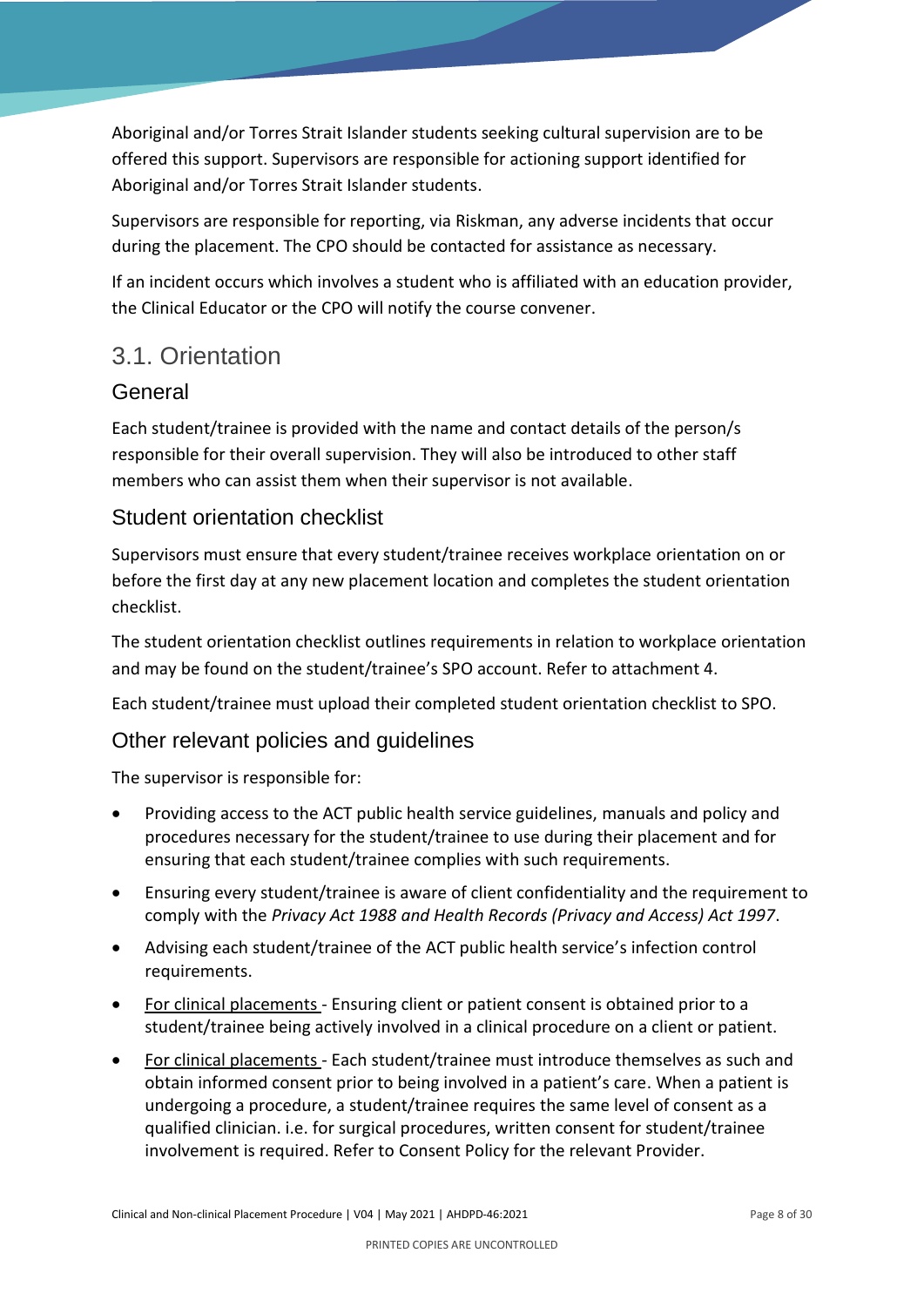### <span id="page-11-0"></span>3.2. Student identification and proximity cards

Every student/trainee working in ACT public health facilities must be correctly identified and provided with appropriate security access cards. The cards must always be worn.

Students may retain their identification card for the duration of their course.

Students at CHS may retain the CHS proximity card if they are completing multiple placements.

Students at CPHB are issued with a CPHB proximity card by CPHB Security for the duration of their placement only and are to return this on completion of each placement.

It is the responsibility of the student/trainee to ensure that identification and proximity cards are returned to security services at the end of their final placement.

### <span id="page-11-1"></span>3.3. Information Communication Technology (ICT) and library resources

Student/trainee access to ICT resources is limited to that which is required to meet the objectives of their clinical placement. They should be given access to ACT public health service databases only when necessary and their use of patient information databases must be closely supervised. A summary of the systems students are permitted to access depending on their discipline is maintained by the CPO and Digital Systems and is available on Sharepoint.

Each student/trainee will need to complete the eLearning modules specified on their SPO Learning Framework before access to appropriate databases is granted by Digital Solutions.

Each student/trainee must adhere to the ACT public health service's policies including, but not limited to, the Social Media Policy and the Mobile Communication Devices: Management and Use Policy.

Students/trainees may access the library facilities at Canberra Hospital whilst on placement.

### <span id="page-11-2"></span>3.4. Intellectual property

#### General

Each student/trainee must comply with the AHD's Research Contracts and Intellectual Property Policy. This Policy is available on the AHD's Policies and Clinical Guidance Documents Intranet.

### E-portfolio

Each student/trainee using e-portfolios whilst on placement with ACT public health services must ensure that: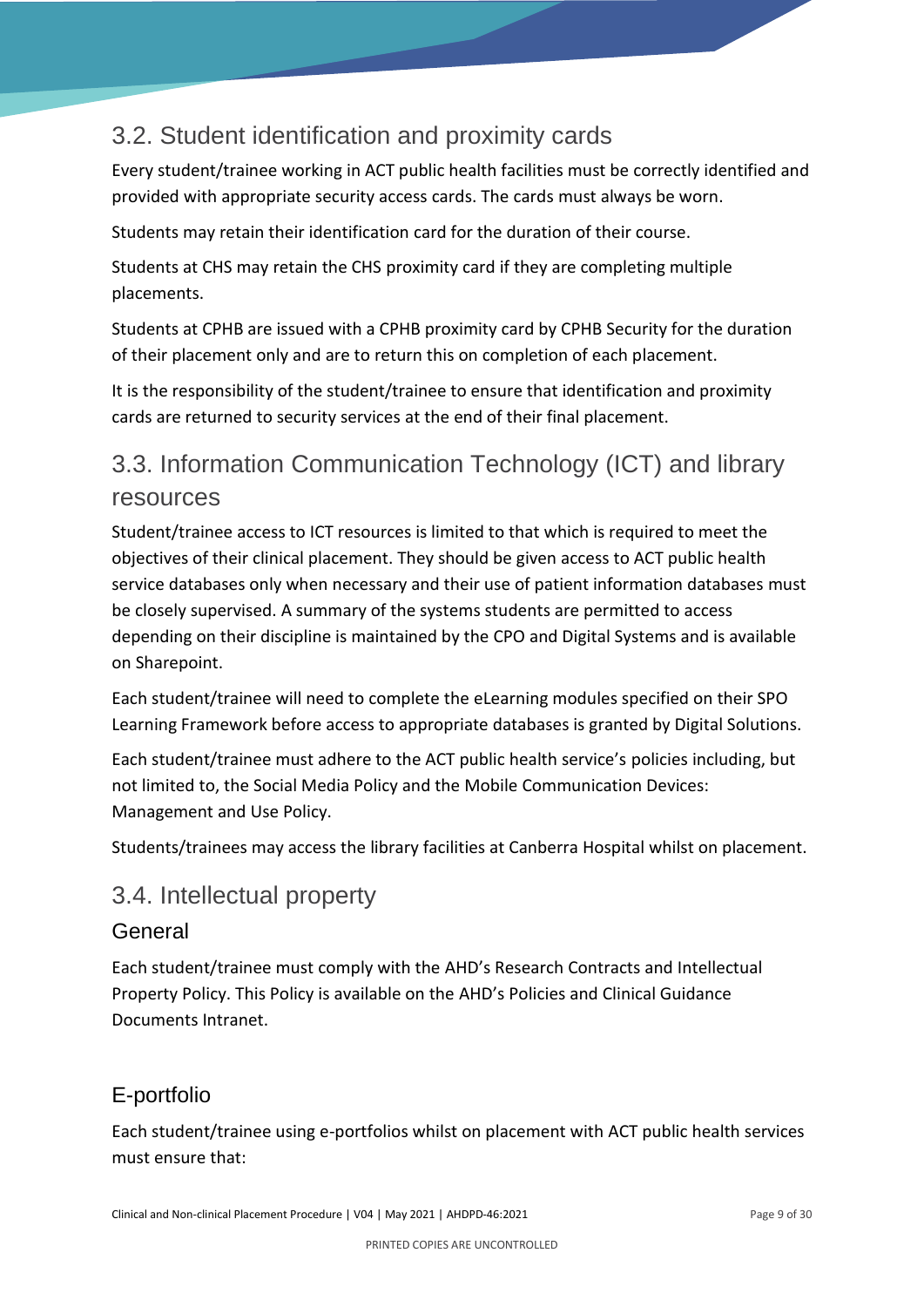- No identifiable patient information is uploaded including videos and photographs.
- For case studies, the student/trainee must seek approval from their supervisor and ensure that no ACT public health service or identifiable patient information is included.

#### <span id="page-12-0"></span>3.5. Use of government cars

No student/trainee on placement with the ACT public health service is eligible to drive government cars.

The only exemptions to this are:

- Where student/trainee safety may be compromised if they use a private car or taxi.
- Where course objectives require a student/trainee to undertake clinical placement activities with minimal supervision. This is only applicable to students/trainees in their final year.
- To facilitate cross-campus mobility in a timely manner, enabling a community based and multi-site care delivery model,
- In an emergency as directed by the placement supervisor.

Where a student/trainee use of a car is warranted, the supervisor must ensure compliance with the ACT Public Service Passenger and Light Commercial Vehicle 2010 Management Guidelines. This includes the completion of an Authorisation to Drive ACTPS Vehicles Form with the student/trainee and submission of this form as required by the Guidelines.

#### <span id="page-12-1"></span>3.6. Absences

Each student/trainee must notify the relevant placement area of any illness or absence. In the event a student/trainee is absent from placement without notifying the placement area, the supervisor should contact the CPO.

### <span id="page-12-2"></span>3.7. Injury

If a student/trainee is injured during placement with the ACT public health service, the student/trainee must notify their supervisor and be advised to seek medical advice. The supervisor must ensure relevant ACT public health service policies and procedures are followed and complete a Staff Accident and Injury Report within Riskman. The supervisor must notify the CPO. The CPO or the clinical educator will notify the student's education provider.

#### <span id="page-12-3"></span>3.8. Issues and disputes

As per the Deed, the initial management and resolution of any student/trainee related placements issues, will be undertaken at the local area level.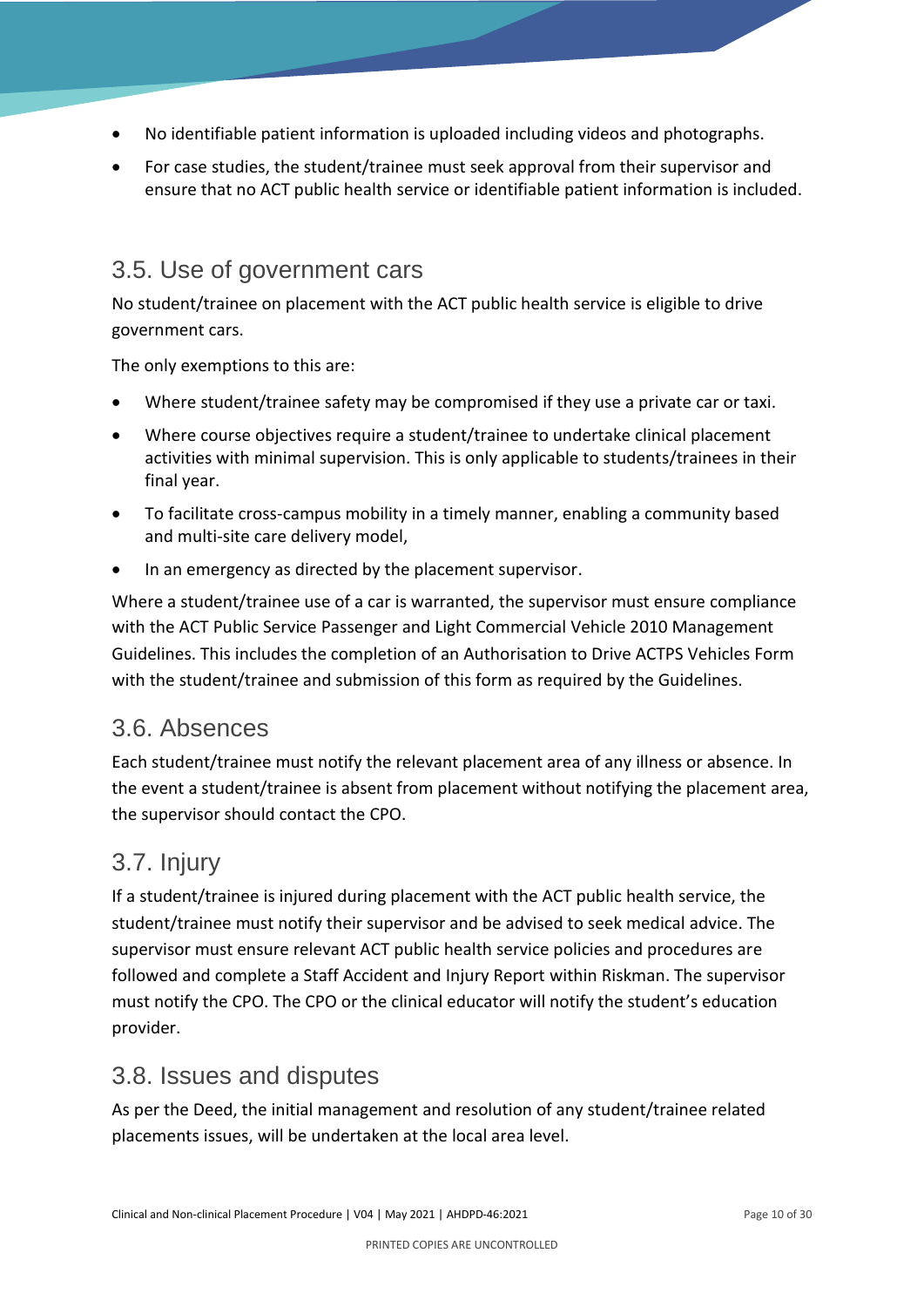The supervisor must notify the CPO in the event of a dispute arising in relation to a placement, including the failure of a student/trainee to meet the required standard of conduct and behaviour. The supervisor or clinical educator should, in consultation with the relevant professional office, contact the education provider if there is any issue with a student, including professional behaviour. If a student/trainee is at risk of failing their placement experience, it is the responsibility of the supervisor to ensure thorough documentation of their progress and to raise concerns with the education provider.

Each student/trainee should contact their ACT public health service supervisor regarding issues of concern that arise during the placement. In the event the student/trainee contacts their education provider instead; the education provider is required by the Deed to contact the CPO to report issues affecting the placement. The CPO will notify relevant staff of any issue raised by a student/trainee.

If any mediation is required in relation to a cultural matter for Aboriginal and/or Torres Strait Islander students, students are entitled to the same cultural support as health service employees.

Under the Deed, education providers are required to respond in a timely manner to inquiries from the CPO in relation to a placement. Section 14 of the Deed allows for a placement to be terminated if the education institution fails to respond to an urgent request from the CPO.

If a student makes a formal complaint against the ACT public health service or threatens any form of legal action, the CPO, the appropriate professional office and education provider must be notified.

### <span id="page-13-0"></span>3.9. Abnormal self-testing results

On occasion, a student/trainee may, under supervision, undertake a non-invasive clinical test on themselves, i.e. ECG or spirometry. In the event an abnormal result is recorded, the student/trainee is to be advised to seek medical advice and to contact their education provider.

### <span id="page-13-1"></span>3.10 Midwifery – Follow-through women

During unsupervised contact with 'follow-through women', student midwives must never provide clinical advice to the woman, even if the woman requests it and irrespective of whether the contact is face-to-face or via an electronic device.

If the woman does seek clinical advice from the student midwife in an unsupervised contact, the student midwife is to advise the woman to contact her primary maternity care provider (e.g. Continuity Midwife, Maternity Outpatient Department, Midcall or Birthing Unit) as per the Maternity Hand-held record or Midcall information.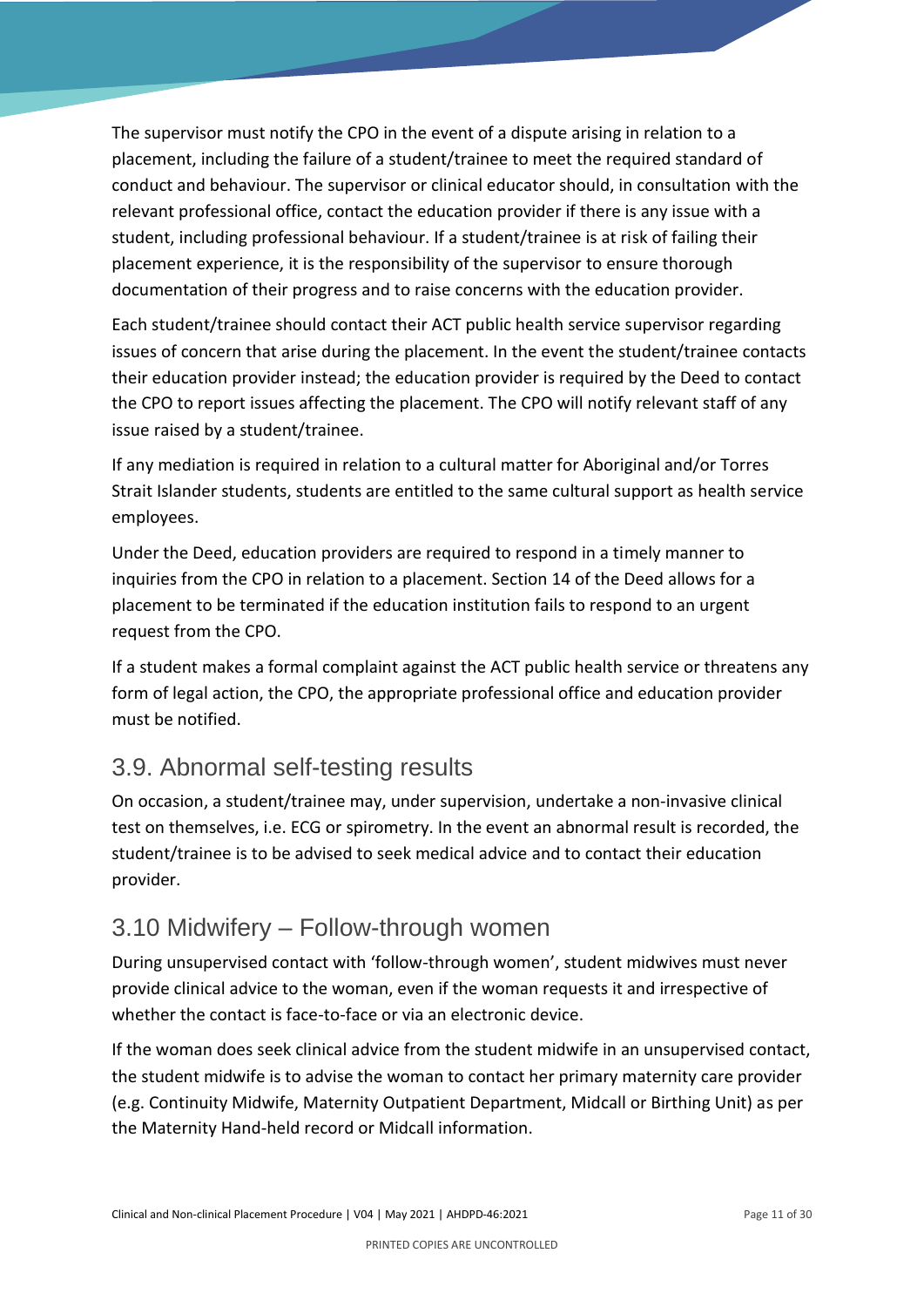If the woman refuses to accept this advice the student must escalate this to the woman's maternity care provider and inform them of the situation and that the woman has been advised to contact them. This must be documented in the woman's medical record.

### <span id="page-14-0"></span>Section 4 – On conclusion of a placement

#### <span id="page-14-1"></span>4.1. References

The supervisor is under no obligation to provide a written or verbal reference for any student/trainee. It is at the discretion of the supervisor whether he or she wishes to provide a reference to a student/trainee if requested.

### <span id="page-14-2"></span>4.2. Placement evaluation

The CPO will send an evaluation to students/trainees via email at the end of their placement. Data from these placement evaluations is reviewed to assist with strategic planning and to provide data to other government organisations.

### <span id="page-14-3"></span>4.3. Allied Health placements

Where formative and/or summative assessments have been undertaken by ACT public health service staff, copies of all competency assessments and related documentation must be kept by the ACT public health service for seven years. Copies may be provided to the student/trainee and/or education provider as appropriate.

## <span id="page-14-4"></span>Records Management

The CPO Contracts Officer will execute Deeds and Schedules with education providers, regional health care providers and individual trainees.

The CPO team will maintain individual student and trainee placement and mandatory requirement records on the ACT Health Student Placement Online database.

## <span id="page-14-5"></span>Implementation

The procedure will be available on the AHD intranet via the Policy and Clinical Guidance register and on the AHD internet via the Clinical Placement Office webpage. It will be communicated separately from the ACT Chief Nursing and Midwifery Officer to the Executive Directors of Nursing, Midwifery, Medicine and Allied Health or equivalent at CHS and CPHB, as well as to education providers.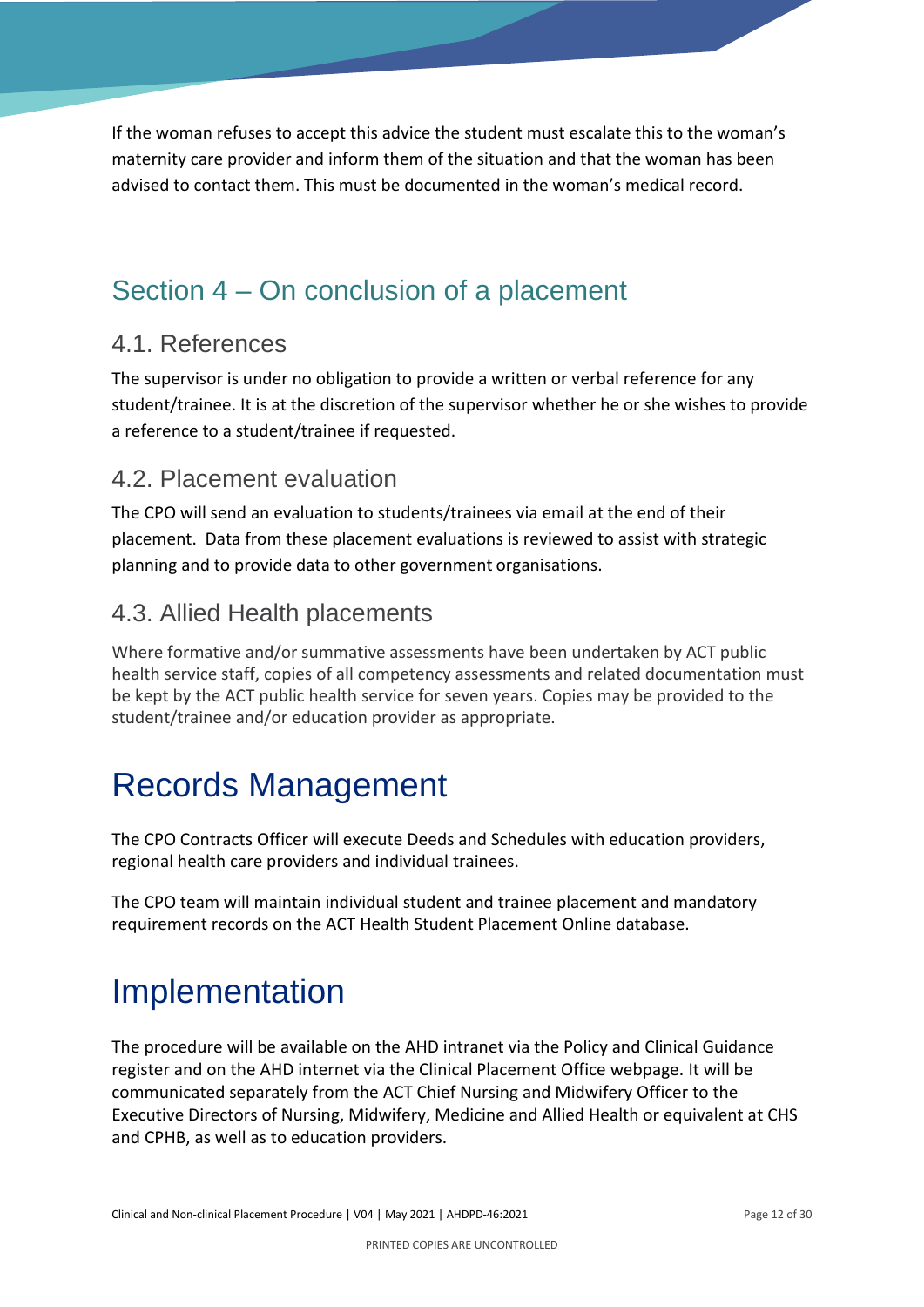## <span id="page-15-0"></span>Related Documents

### <span id="page-15-1"></span>Legislation

#### Available at:<http://www.legislation.act.gov.au/>

- ACT Public Sector Management Act 1994
- Crimes Act 1900 (ACT)
- Health Records (Privacy and Access) Act 1997
- Human Rights Act 2004
- Privacy Act 1988 (Commonwealth)
- Territory Records Act 2002
- Work Health and Safety Act 2011
- Working with Vulnerable People Act 2011 (ACT)

#### <span id="page-15-2"></span>Supporting Documents

- ACT Health Protective Security (Personnel Security) Procedure
- ACT Health Local Area Travel Placeholder
- ACT Health Child Protection Policy
- ACT Health Nursing and Midwifery Continuing Competence Policy
- ACT Health Insurance and Legal Management Policy
- ACT Health Research Contracts and Intellectual Property Policy
- ACT Health Procedure Mobile Communication Devices Management and Use DGD18-030
- ACT Health Information and Communication Technology Resources: Acceptable Use Procedure
- ACT Health Staff Identification Access Cards Procedure
- ACT Health Work Health Safety and Management Policy
- ACT Public Service Passenger and Light Commercial Vehicle 2010 Management Guidelines
- ACT Public Service Social Media Policy
- Canberra Health Service Clinical Record Management Operational Policy
- Canberra Health Service Consent and Treatment
- Canberra Health Service Healthcare Associated Infections Procedure
- Canberra Health Services National Police Check Operational Policy
- Canberra Health Services Occupational Assessment, Screening and Vaccination Procedure
- Canberra Health Services Protocols for working with Aboriginal and/or Torres Strait Islander peoples
- Canberra Health Services Work Health and Safety Management System Section 7.7
- Calvary Public Hospital Bruce [Occupational Assessment, Screening and Vaccination](http://connect.calvarycare.org.au/ID=CCID1109461)  [Procedure for Category A and A1 Staff](http://connect.calvarycare.org.au/ID=CCID1109461)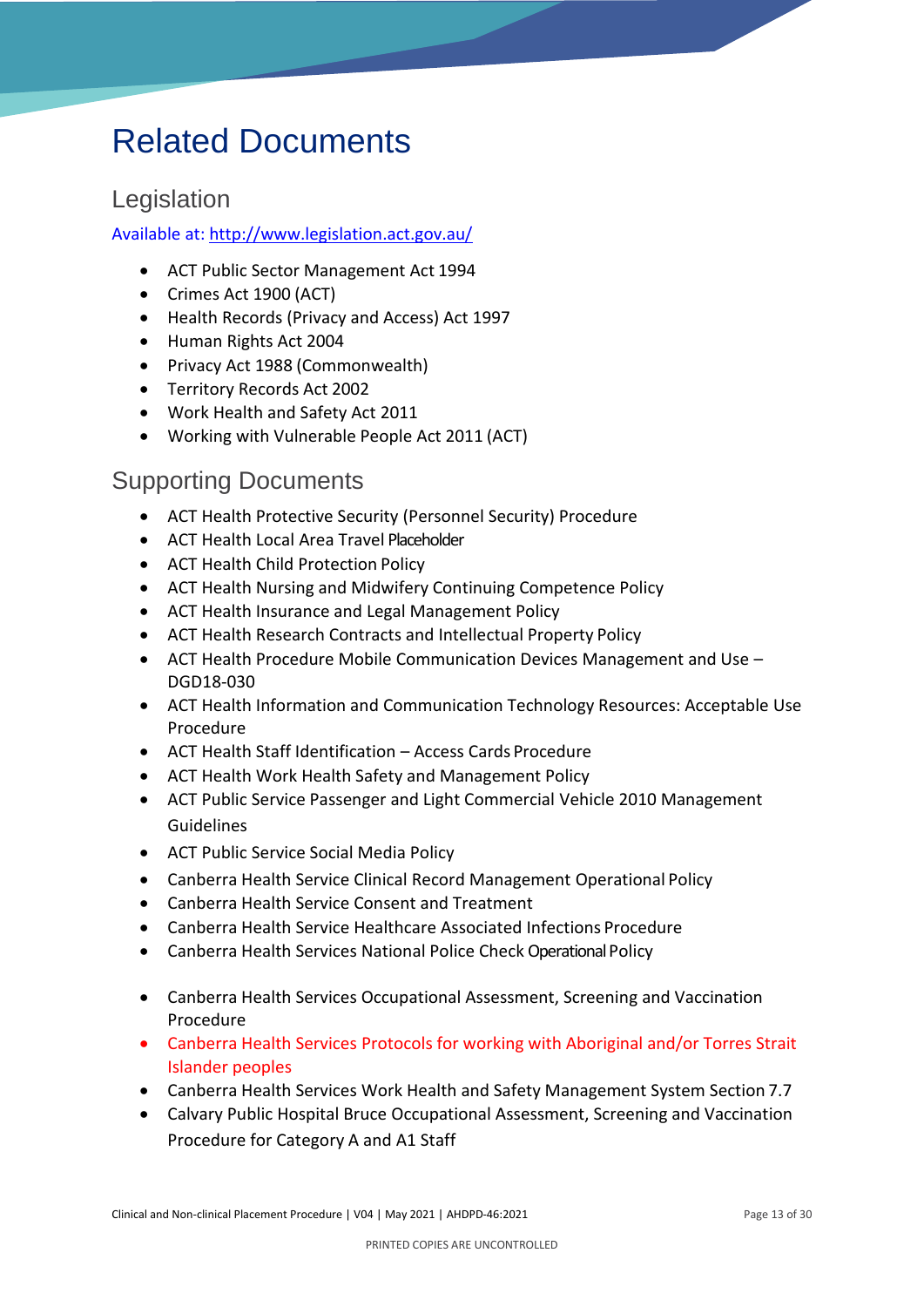- Calvary Public Hospital Bruce [Occupational Assessment, Screening and Vaccination](http://connect.calvarycare.org.au/ID=CCID1109461)  [Procedure for Category B](http://connect.calvarycare.org.au/ID=CCID1109461) Staff
- Calvary National Work Health safety and Injury Management Policy Statement

## <span id="page-16-0"></span>References

Australian Nursing and Midwifery Accreditation Council. (2019). *Registered Nurse Accreditation Standards 2019.* ANMAC, Canberra.

Siggins Miller Consultants. (2012). *[Promoting quality in clinical placements: Literature review](https://www.adea.com.au/wp-content/uploads/2013/08/Promoting-quality-in-clinical-placements-report-20130408.pdf)  [and national stakeholder consultation.](https://www.adea.com.au/wp-content/uploads/2013/08/Promoting-quality-in-clinical-placements-report-20130408.pdf)* HWA, Adelaide.

## <span id="page-16-1"></span>**Definitions**

| Term                                                         | <b>Definition</b>                                                                                                                                                                                                                        |
|--------------------------------------------------------------|------------------------------------------------------------------------------------------------------------------------------------------------------------------------------------------------------------------------------------------|
| Aboriginal and/or<br><b>Torres Strait</b><br><b>Islander</b> | A person is considered Australian Aboriginal and/or Torres Strait Islander<br>if he or she:<br>· Is of Australian Aboriginal and/or Torres Strait Islander origin<br>· Identifies as Australian Aboriginal and/or Torres Strait Islander |
|                                                              | Is accepted by an Australian Aboriginal and/or Torres Strait Islander<br>community.<br>(http://www.abs.gov.au/ausstats/abs@.nsf/Lookup/4726.0Chapter32012)                                                                               |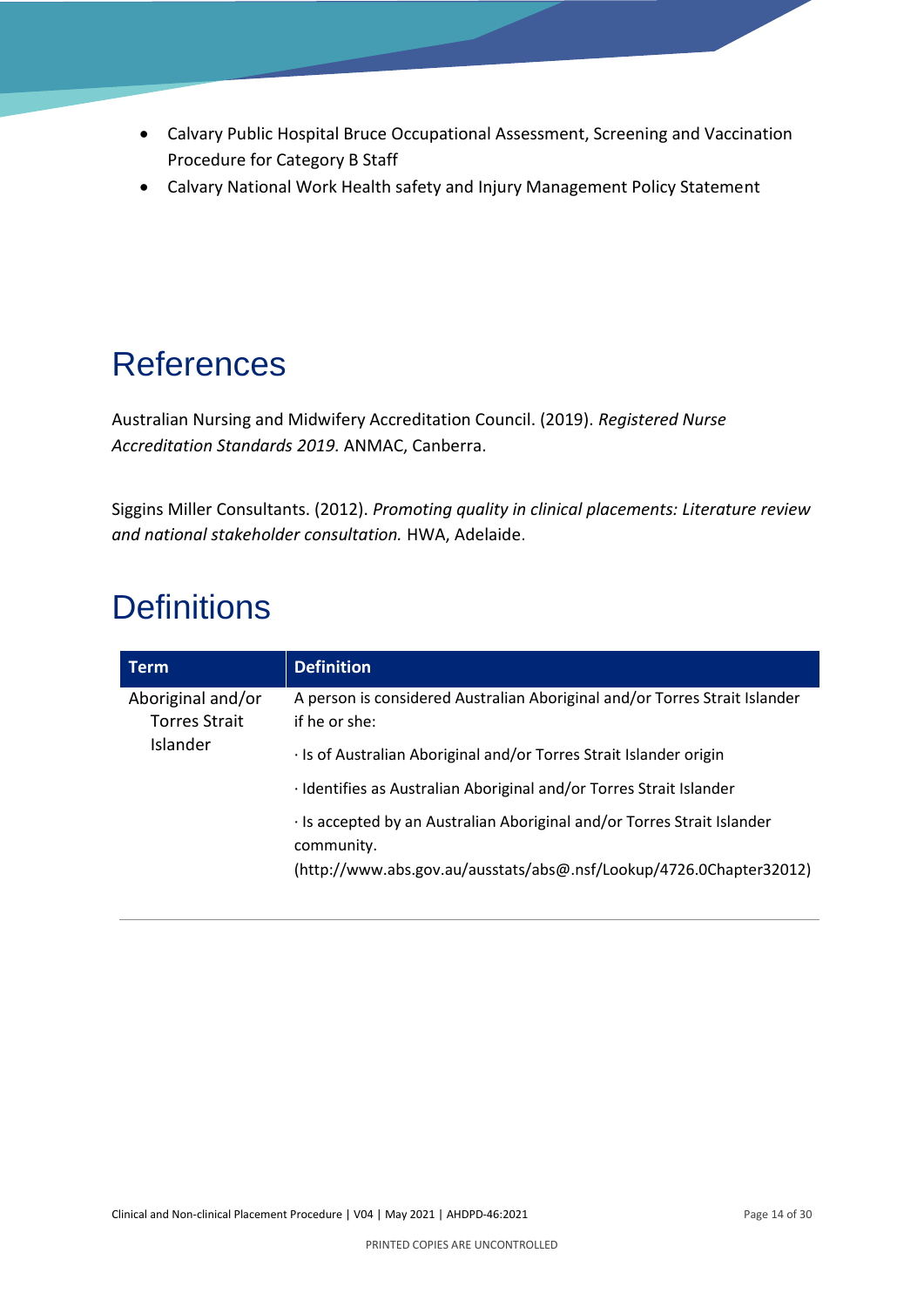| Deed                             | Refers to a Deed between the Australian Capital Territory (ACT),<br>represented by ACT Health Directorate and/or Canberra Health<br>Service and/or Calvary Public Hospital Bruce and one of the<br>following:                                                                                                                      |  |  |  |
|----------------------------------|------------------------------------------------------------------------------------------------------------------------------------------------------------------------------------------------------------------------------------------------------------------------------------------------------------------------------------|--|--|--|
|                                  | 1. An education provider;                                                                                                                                                                                                                                                                                                          |  |  |  |
|                                  | 2. Another health service provider;                                                                                                                                                                                                                                                                                                |  |  |  |
|                                  | 3. A training organisation; or                                                                                                                                                                                                                                                                                                     |  |  |  |
|                                  | 4. An individual.                                                                                                                                                                                                                                                                                                                  |  |  |  |
|                                  | A Deed sets out the terms and conditions that apply to ACT public<br>health service access to facilities and clients by students or other<br>individuals, for the purpose of obtaining practical clinical or non-<br>clinical experience, usually to fulfil education and/or training<br>requirements.                             |  |  |  |
| Education<br>Providers           | The institution responsible for the education and training of<br>students who are taking part in the placement.                                                                                                                                                                                                                    |  |  |  |
| Facilitators                     | Employees of Education Providers assisting with placements.                                                                                                                                                                                                                                                                        |  |  |  |
| Placement                        | A professional practice placement undertaken within an ACT public<br>health service workplace setting by students or trainees. This<br>includes undergraduate, postgraduate and 'return to profession'<br>programs, that are formally undertaken with an education/<br>vocational provider and/or professional association bodies. |  |  |  |
| <b>Region Health</b><br>Provider | Southern NSW Local Health District or other private organization for<br>which there is an executed deed and schedule.                                                                                                                                                                                                              |  |  |  |
| Schedule                         | Refers to the part of the Deed that contains specific details relating<br>to a particular placement that is to take place under that Deed.                                                                                                                                                                                         |  |  |  |
| Student                          | A person undertaking a course of study with an Educator Provider with<br>whom there is an executed Deed and Schedule. Requirement for<br>placement must be an inherent part of their course of study.                                                                                                                              |  |  |  |
| Supervisor                       | Employees of ACT Public Health Service assisting with placements.                                                                                                                                                                                                                                                                  |  |  |  |
| <b>Trainee</b>                   | Refers to a person not employed by ACT Government Health<br>Directorate but seeking to obtain clinical placement in ACT<br>Government Health Directorate and may include:                                                                                                                                                          |  |  |  |
|                                  | An overseas qualified health professional participating in a<br>course administered by AHD for the purpose of obtaining<br>registration in the ACT or elsewhere in Australia, or to meet any<br>other relevant professional requirements to practice in Australia.                                                                 |  |  |  |
|                                  | A health professional that requires clinical placement experience<br>$\bullet$<br>to obtain or maintain registration in the ACT or elsewhere in<br>Australia, or to update existing qualifications.                                                                                                                                |  |  |  |

Clinical and Non-clinical Placement Procedure | V04 | May 2021 | AHDPD-46:2021 Page 15 01 30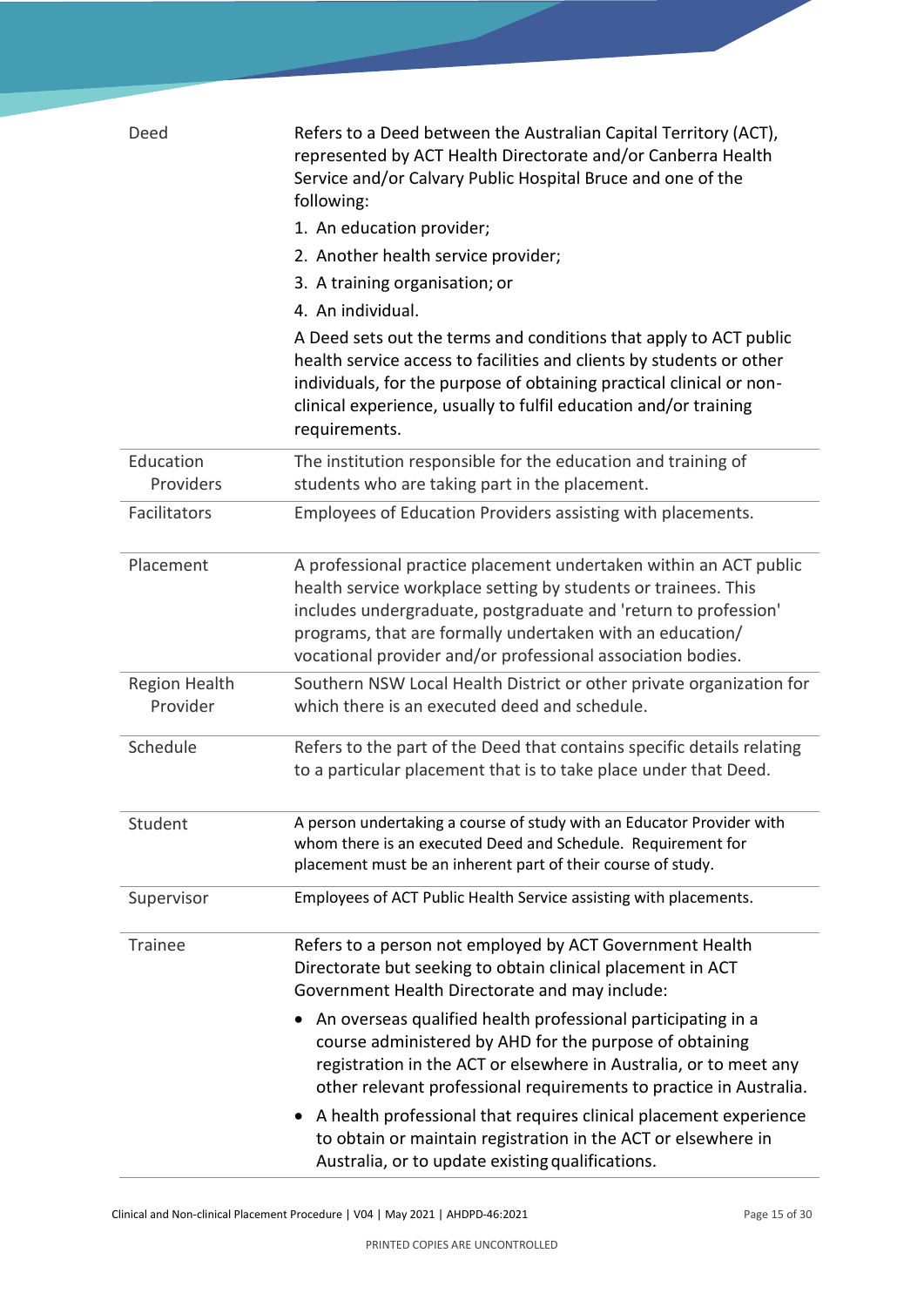• A student of an overseas provider seeking to gain clinical placement experience in Australia.

A non-citizen of Australia sponsored by an international health organisation, forexample the World Health Organisation, seeking to gain clinical placement experience in Australia.

## <span id="page-18-0"></span>Search Terms

Placement, Education provider, Student, Trainee, Deed, Schedule

# <span id="page-18-1"></span>Version Control

| Version | Date <sup>1</sup> | Comments            |
|---------|-------------------|---------------------|
|         | 15 May 2020       | Replaces CHHS17/301 |
|         |                   |                     |

**Disclaimer:** *This document has been developed by the ACT Health Directorate specifically for its own use. Use of this document and any reliance on the information contained therein by any third party is at his or her own risk and the ACT Health Directorate assumes no responsibility whatsoever.*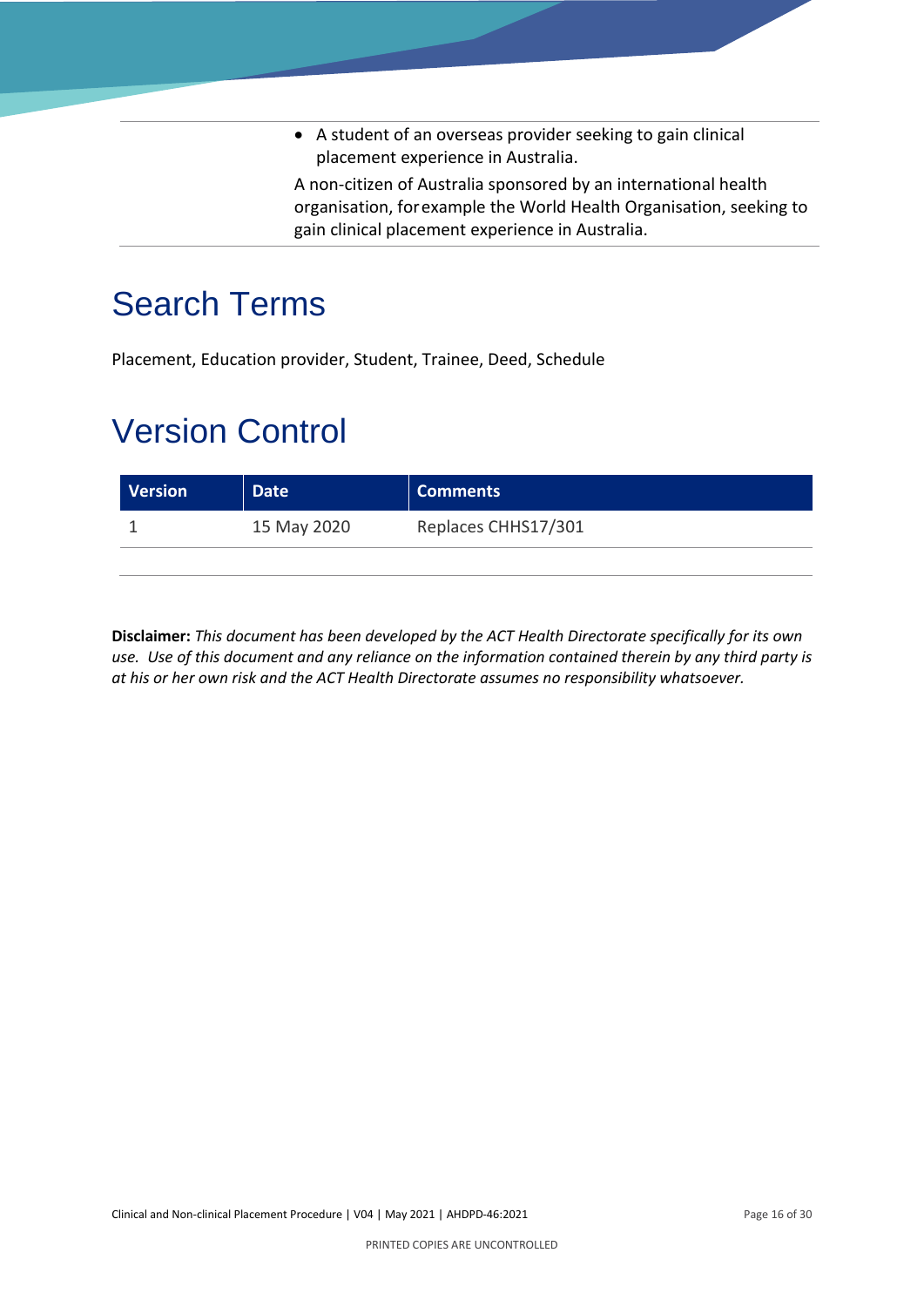# <span id="page-19-0"></span>**Attachments**

Attachment 1 Student and trainee placement acknowledgement form

- Attachment 2 Authorisation to release personal information for further investigation of immunisation status
- Attachment 3 Authorisation to release personal information for further investigation of a Police or Working with Vulnerable People Check
- Attachment 4 Orientation to placement area checklist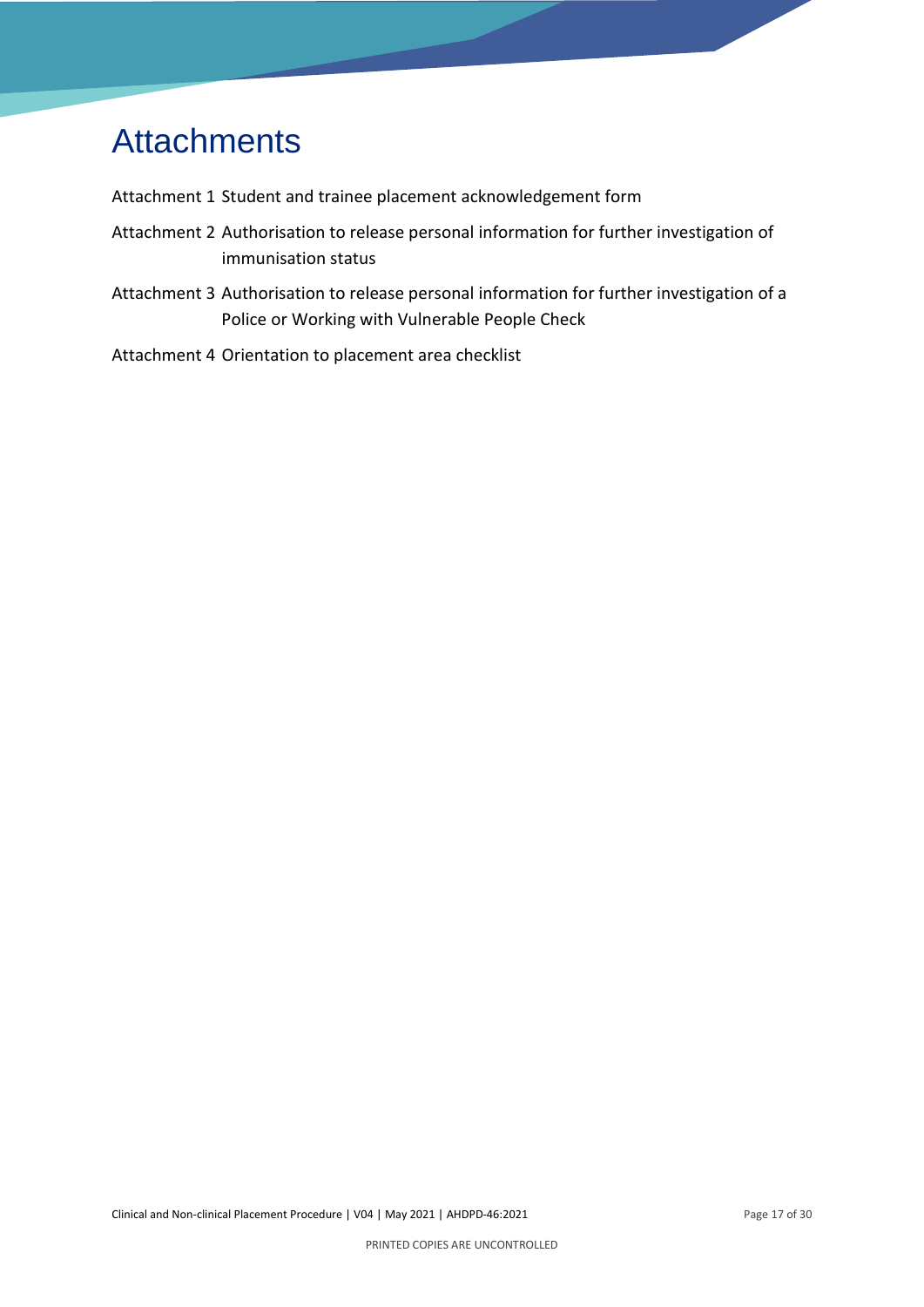Attachment 1



**ACT Health** 

### **Clinical Placement Office (CPO)**

 Level 3, 2-6 Bowes Street, Phillip | Canberra ACT 2601  **T**: (02) 5124 5887 cpo@act.gov.au

# STUDENT AND TRAINEE PLACEMENT ACKNOWLEDGEMENT FORM 2021

**\_\_\_\_\_\_\_\_\_\_\_\_\_\_\_\_\_\_\_\_\_\_\_\_\_\_\_\_\_\_\_\_\_\_\_\_\_\_\_\_\_\_\_\_\_\_\_\_\_\_\_\_\_\_\_\_\_\_\_\_\_\_\_\_\_\_\_\_\_\_\_\_\_\_\_\_\_\_\_\_\_\_**

# Name: Education Institution:

 $\overline{\phantom{a}}$  , we can assume that the contract of  $\overline{\phantom{a}}$ 

All students and trainees undertaking clinical placement with the Territory must read and complete this form each calendar year. The Territory includes the ACT Health Directorate, Canberra Health Services, University of Canberra Hospital and Calvary Public Hospital Bruce.

**Before commencing a placement, students and trainees must complete the following:** 

## 1. National Police Check

- 1.1 Students and trainees must have a National Police Check. Please contact your educational institution for information on this and/or read the information at: <https://www.health.act.gov.au/health-professionals/clinical-placement-office> [\(C](http://www.health.act.gov.au/c/health?a=sp&pid=1216163073)PO website) via the Preparing for Placement page.
- 1.2 The Territory will determine whether a student or a trainee with a criminal record is accepted for placement.
- 1.3 If you are an employee of the Territory you are obligated to immediately notify the Director - General if you are convicted of a criminal offence. You must also immediately notify the staff of the Clinical Placement Office at the same time before you undertake a clinical placement.

## 2. Working With Vulnerable People Check

2.1 Students and trainees must hold a valid Working With Vulnerable People Check unless registered with the Australian Health Practitioner Regulation Agency.

## 3. Immunisation

Clinical and Non-clinical Placement Procedure | V04 | May 2021 | AHDPD-46:2021 Page 18 of 30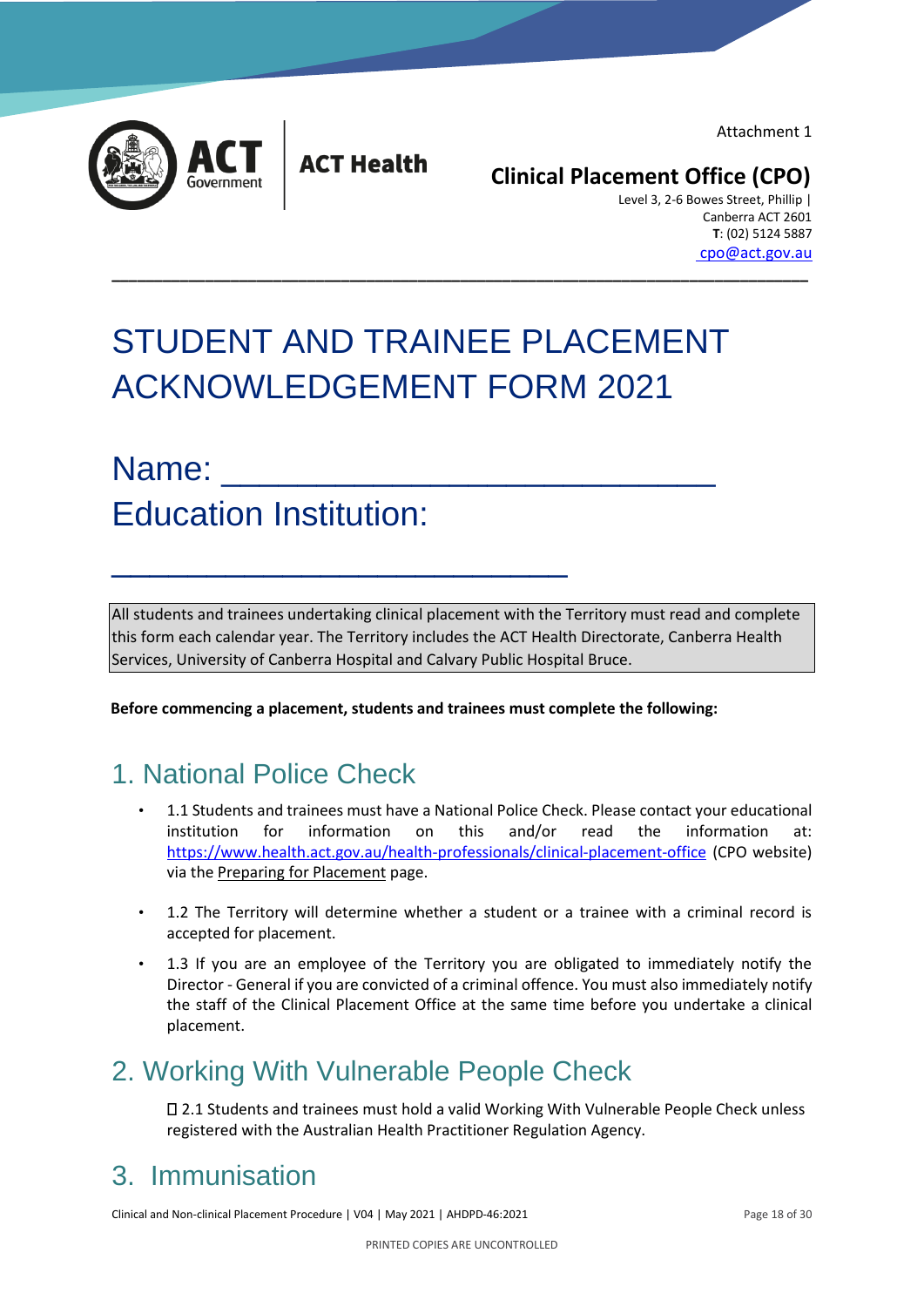- 3.1 Students and trainees must have proof of immunisation against certain infectious diseases in accordance with the Territory's Screening & Immunisation Policy. This information is on the CPO website at the Preparing for Placement page.
- 3.2 The Territory will determine whether a student or trainee without the required immunisation status is accepted for placement. If you do not have full immunisation status, please contact your educational institution or the Clinical Placement Office.

## 4. Workplace introduction

- 4.1 Prior to commencing your placement you must read the guidelines on confidentiality and other key professional documents on the Student and Trainee Essentials page of the CPO website.
- 4.2 You will need to read safety documents on the Student and Trainee Essentials page of the CPO website.
- 4.3 When you reach your clinical area your supervisor will ask you to complete the student Orientation to Placement Area Checklist.

#### **The role and obligations of the student or trainee during placement include:**

## 5. Professional Conduct

- 5.1 You must comply with the Territory's standards of conduct while on the Territory's premises and when having contact with patients. Failure to do so may lead to your placement being reviewed or even terminated. Please find standards of conduct under the "additional information" tab for the relevant discipline at: [https://www.health.act.gov.au/health](https://www.health.act.gov.au/health-professionals/clinical-placement-office/students-and-trainees)[professionals/clinical-placement-office/students-and-trainees](https://www.health.act.gov.au/health-professionals/clinical-placement-office/students-and-trainees)
- 5.2 You must identify yourself as a student/trainee to every patient and gain either written or verbal consent from the patient to provide appropriate care and treatment.
- 5.3 During your clinical placement, you must comply with all instructions provided by the Territory in connection with the placement.
- 5.4 Your Territory Supervisor must be notified of any illness and any anticipated absences during placement periods.
- 5.5 You must comply with all relevant professional obligations under any codes, guidelines, standards and frameworks relating to that profession that is the subject of the placement.

## 6. Ensuring Confidentiality and Privacy

- 6.1 You cannot disclose any Provider Information obtained during the placement without the Territory's prior written consent.
- 6.2 You must take all reasonable measures to ensure that any Provider Information accessed or held by you is protected against loss or unauthorised access, use, modification, disclosure or other misuse.
- 6.3 You must comply with the ACT Government Use of Social Media Policy <https://www.act.gov.au/social-media>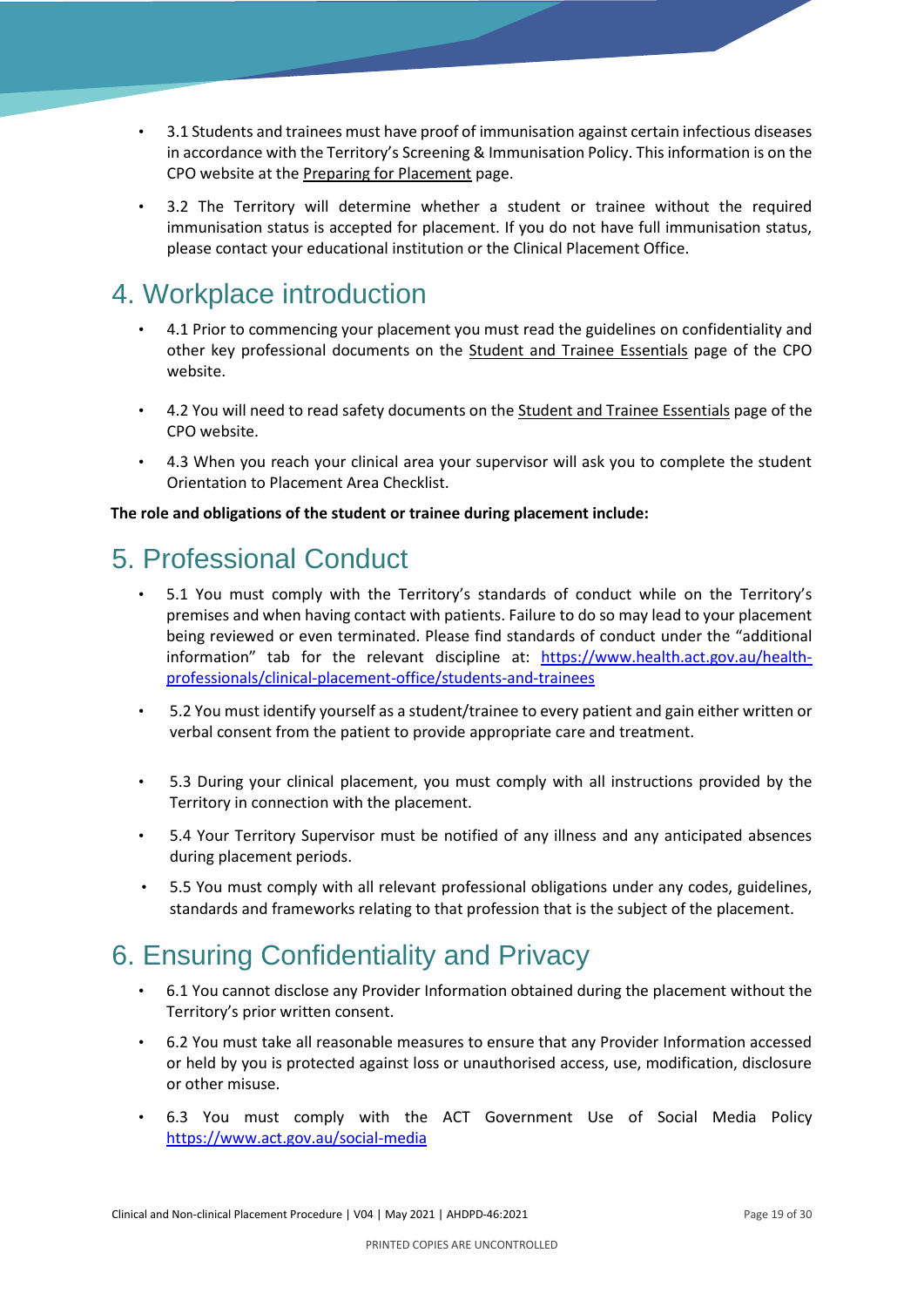- 6.4 You can only use Provider Information obtained during the placement for the purpose of undertaking the placement*.*
- 6.5 You undertake not to access, use, disclose or retain Personal Information or records under the Health Records Act except in performing Your duties in the placement.
- 6.6 If you receive a complaint alleging an interference with patient privacy or confidentiality you must immediately notify your Territory Supervisor.

## 7. Ensuring Proper Clinical Care of Patients

- 7.1 The supervision, education and training of students and trainees are, at all times, subject to the Territory's primary objective  $-$  to provide proper management and control of the clinical care of patients.
- 7.2 You must not perform any clinical procedure on a patient without first obtaining the patient's consent.
- 7.3 Clinical procedures must be performed on a patient under the supervision of the Territory Supervisor.
- 7.4 You must report any incidents affecting you or the patient to your Territory Supervisor. *(Further information can be obtained at "incident reporting policy, mandatory child abuse reporting pages".)*

### 8. Questions, Issues, Disputes and Disciplinary Action

- 8.1 In the event of any question, issue or dispute arising in relation to your placement, (including a failure to meet the required standard of conduct and behaviour), your educational institution and the Territory will discuss a course of management to resolve the matter. Where the issue involves a trainee, the Territory will discuss resolution strategies with the trainee.
- 8.2 The Territory will decide how such matters are resolved which may include suspending or terminating your placement.
- 8.3 You must notify the Territory Supervisor immediately if a conflict of interest (or risk of conflict of interest) arises prior to, or during your placement. *(intellectual policy web page)*

### 9. Indemnity

- 9.1 In defending or settling any claim, action or demand the subject of an indemnity You must comply with any reasonable instructions of the Territory.
- 9.2 You must not settle any claim, action or demand the subject of an indemnity without obtaining the prior written consent of the Territory, which consent is not to be unreasonably withheld.
- 9.3 You must take reasonable steps to mitigate any liability, loss, damage, costs or expenses including taking reasonable court action, subject to provisions 9.1 and 9.2 above, to defend any claim, action or demand the subject of an indemnity made against the Territory.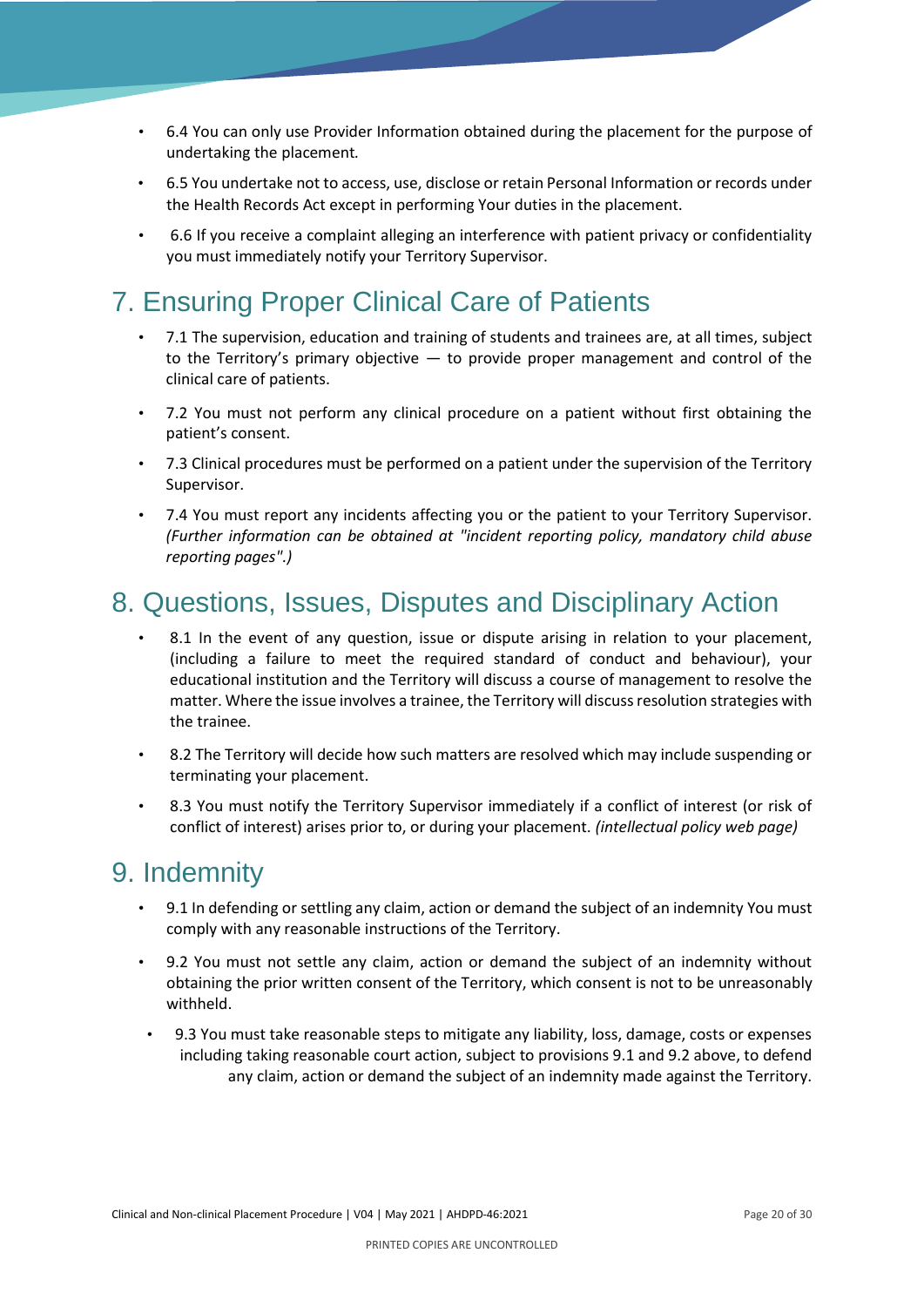| content of the statements and obligations set out in this Placement Acknowledgement Form. I understand<br>that this Placement Acknowledgment Form is valid for a period of one calendar year.                   |                                         |  |  |  |
|-----------------------------------------------------------------------------------------------------------------------------------------------------------------------------------------------------------------|-----------------------------------------|--|--|--|
|                                                                                                                                                                                                                 |                                         |  |  |  |
|                                                                                                                                                                                                                 | Title^: _______________________________ |  |  |  |
|                                                                                                                                                                                                                 |                                         |  |  |  |
| *The witness must be over 18 years of age and must not be an employee or representative of the ACT Health Directorate, Canberra Health<br>Services, University of Canberra Hospital or Calvary Public Hospital. |                                         |  |  |  |
| ^Professional title and/or Occupation                                                                                                                                                                           |                                         |  |  |  |

•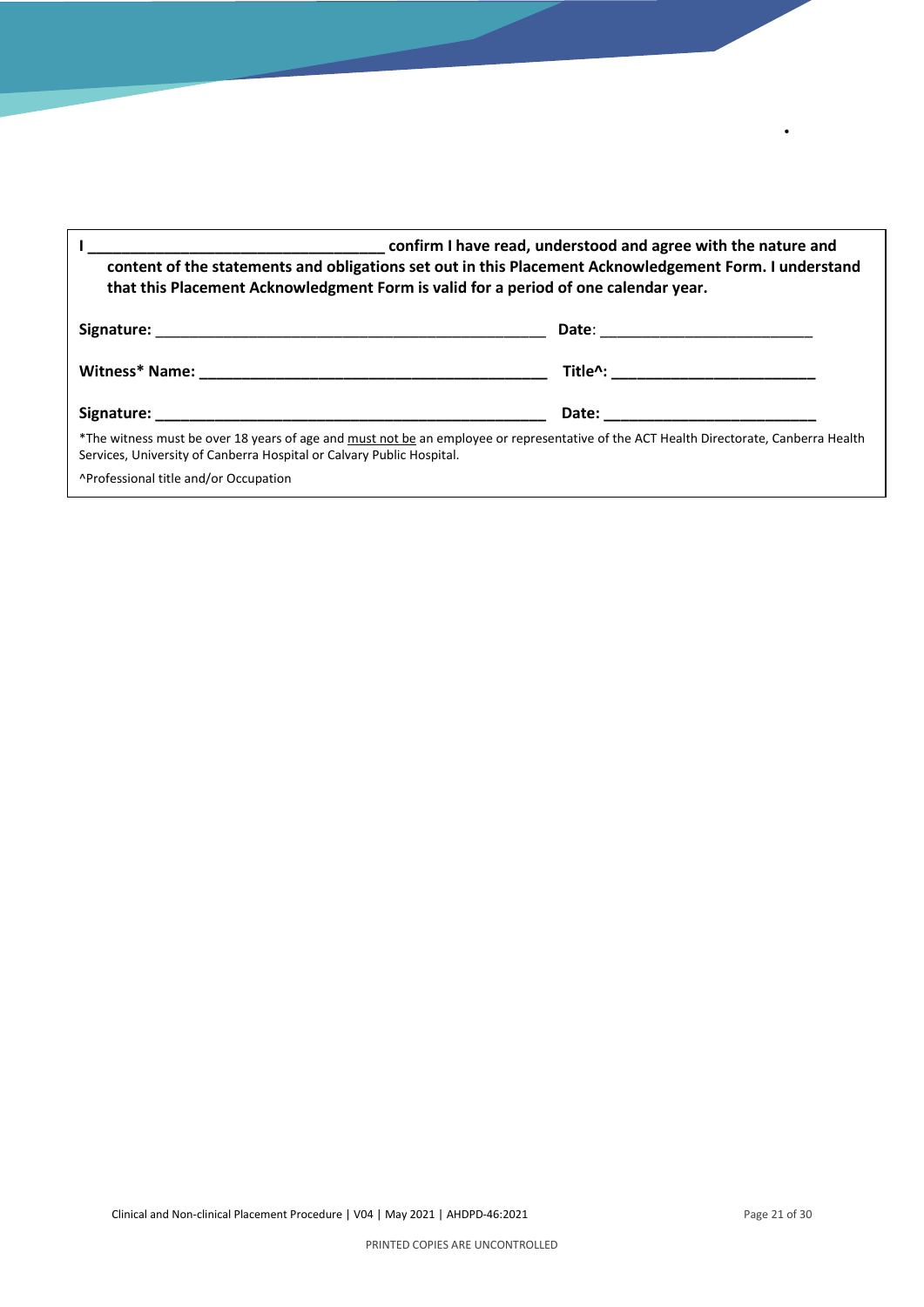

**ACT Health** 

Attachment 2 Clinical Placement Office Level 3, 2-6 Bowes Street, Phillip, ACT 2606 Ph: 02 5124 5887 Email: [cpo@act.gov.au](mailto:cpo@act.gov.au)

#### **AUTHORISATION TO RELEASE PERSONAL INFORMATION FOR FURTHER INVESTIGATION OF IMMUNISATION STATUS**

Full Name: Contract the Contract of Birth: Date of Birth:

Previous Name: Educational Institution Student ID No:

I request and authorise (insert university name here) to release

information about myself, as named above to:

Clinical Placement Office, Level 3, 2-6 Bowes Street, Phillip, ACT 2606

This request and authorisation applies to:

Immunisation Status

**Definition**: ACT Health requires all persons seeking clinical placement within ACT Government Health Directorate Facilities to comply with the Health Directorate Occupational Assessment, Screening and Vaccination Clinical Procedure.

#### **Please tick the appropriate box**

| $\mathbb{C}$ Yes | $\mathbb{C}$ No           | I authorise the release of my immunisation status to the staff listed above. I<br>understand that I will be advised if my immunisation status does not comply with<br>the recommended schedule and prevents me from undertaking a clinical<br>placement in Health Directorate facilities.                                        |
|------------------|---------------------------|----------------------------------------------------------------------------------------------------------------------------------------------------------------------------------------------------------------------------------------------------------------------------------------------------------------------------------|
| $\mathbb{C}$ Yes | $\mathbb{C}$ No           | I understand that my immunisation status may be discussed with staff of the<br>Department of Respiratory and Sleep Medicine and any other Health Directorate<br>staff as deemed necessary to make a decision. This may include Human Resources<br>personnel, Departmental Managers and the Professionals Lead for my discipline. |
| $\mathbb{C}$ Yes | $\mathbb{C}$ No           | I am enclosing a personal statement about my immunisation status to assist ACT<br>Government Health Directorate staff with their decision.                                                                                                                                                                                       |
| Signature:       | <b>Student or Trainee</b> | Date signed:                                                                                                                                                                                                                                                                                                                     |
|                  |                           |                                                                                                                                                                                                                                                                                                                                  |

The staff of the Clinical Placement Office will treat all information on this form according to the ACT Government Health Directorate policies regarding the use and storage of personal information and in the strictest confidence.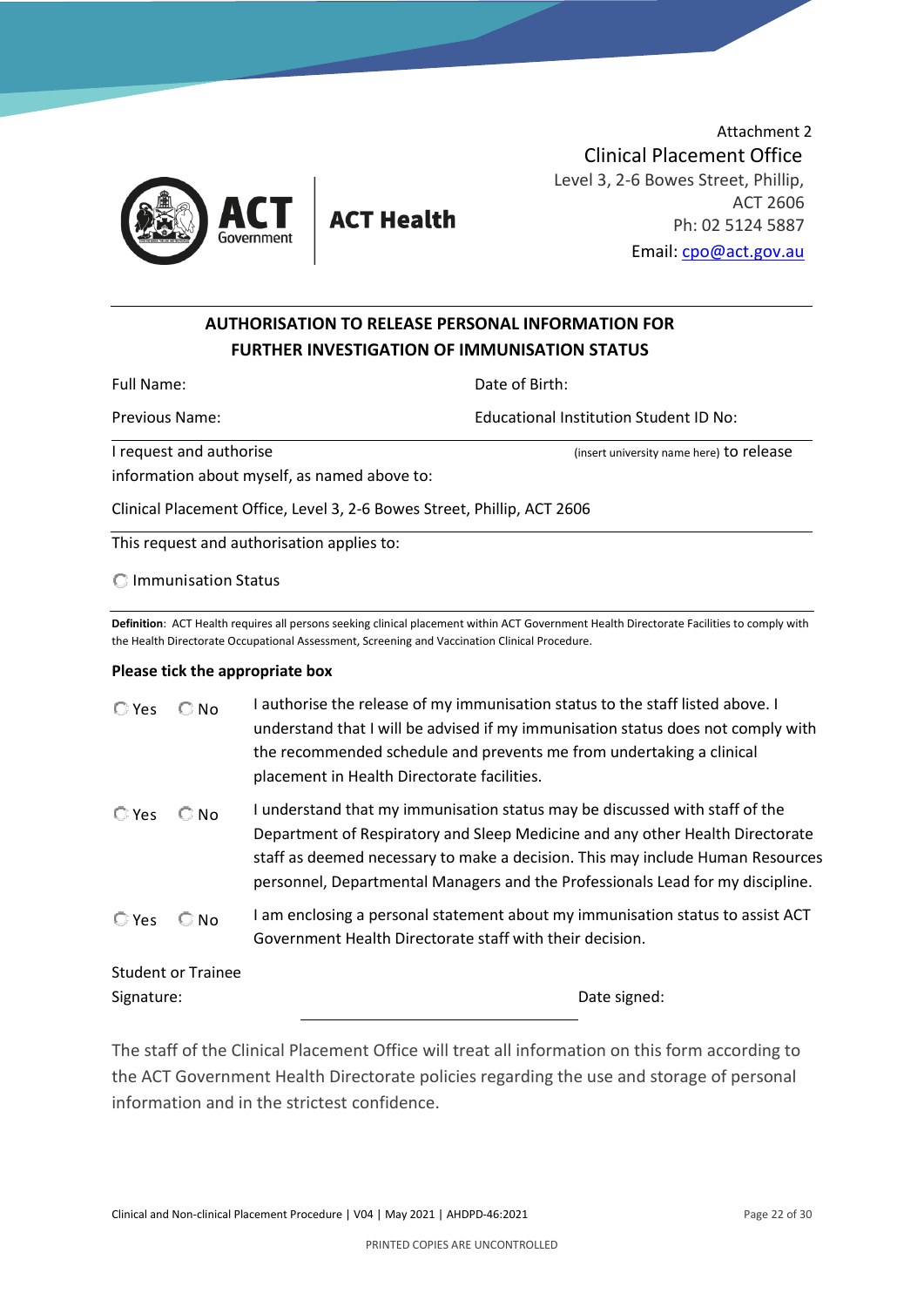

Attachment 3 Clinical Placement Office Level 3, 2-6 Bowes Street, Phillip, ACT 2606 Ph: 02 5124 5887 Email: [cpo@act.gov.au](mailto:cpo@act.gov.au)

#### **AUTHORISATION TO RELEASE PERSONAL INFORMATION FOR FURTHER INVESTIGATION OF A POLICE OR WORKING WITH VULNERABLE PEOPLE CHECK**

Full Name: **Date of Birth: Date of Birth:** Previous Name: Educational Institution Student ID No: I request and authorise (insert university name here) to release information about myself, as named above to Clinical Placement Office, Level 3, 2-6 Bowes Street, Phillip, ACT 2606 This request and authorisation applies to:

National Police Check

Working With Vulnerable People Check

**Definition**: ACT Health requires all persons seeking clinical placement within ACT Government public health facilities to comply with the ACT Government Health Directorate National Police Check Policy.

#### **Please tick the appropriate box**

| $\mathbb{C}$ Yes | $\mathbb{C}$ No | I authorise the release of my police check status to the staff listed above. I<br>understand that the staff listed above will be advising me if my police check<br>prevents me from undertaking a clinical placement in ACT public health facilities.                                                   |
|------------------|-----------------|---------------------------------------------------------------------------------------------------------------------------------------------------------------------------------------------------------------------------------------------------------------------------------------------------------|
| $\mathbb{C}$ Yes | $\mathbb{C}$ No | I authorise the release of my Working With Vulnerable People check status to<br>the unit listed above. I understand that the staff listed above will be advising me<br>if my Working With Vulnerable People check prevents me from undertaking a<br>clinical placement in ACT public health facilities. |
| $\mathbb{C}$ Yes | $\mathbb{C}$ No | I understand that ACT Health Directorate staff may discuss the check status with<br>other staff deemed necessary to make a decision. This may include Human<br>Resources personnel, Departmental Managers and the Professional Lead for my<br>discipline.                                               |
| $\mathbb{C}$ Yes | $\mathbb{C}$ No | I am enclosing a personal statement about my police and or Working With<br>Vulnerable People check to assist ACT Government Health Directorate staff with<br>their decision.                                                                                                                            |

Student Signature: Date signed: Date signed:

Clinical and Non-clinical Placement Procedure | V04 | May 2021 | AHDPD-46:2021 Page 23 of 30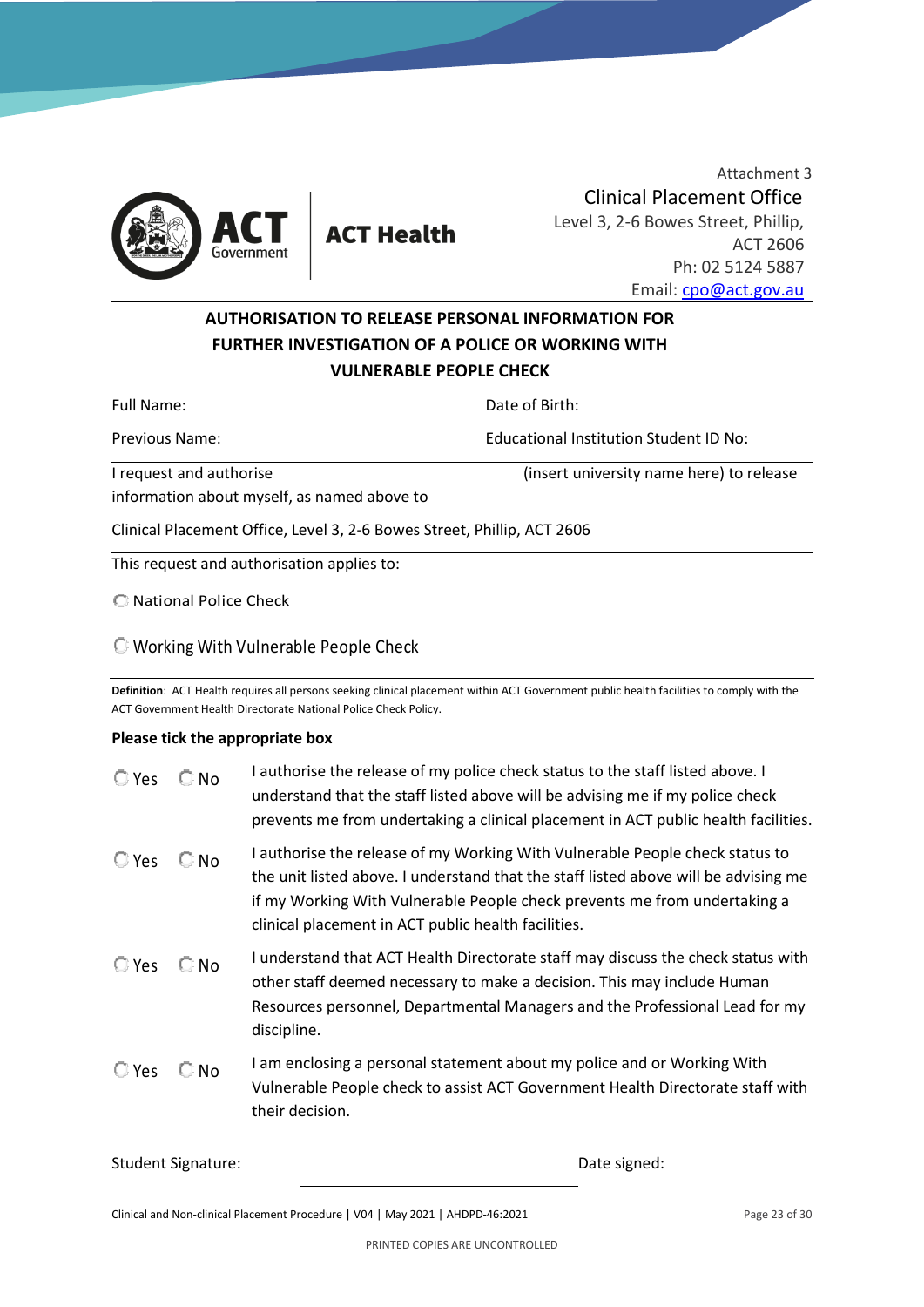The staff of the Clinical Placement Office will treat all information on this form according to the ACT Government Health Directorate policies regarding the use and storage of personal information and in the strictest confidence.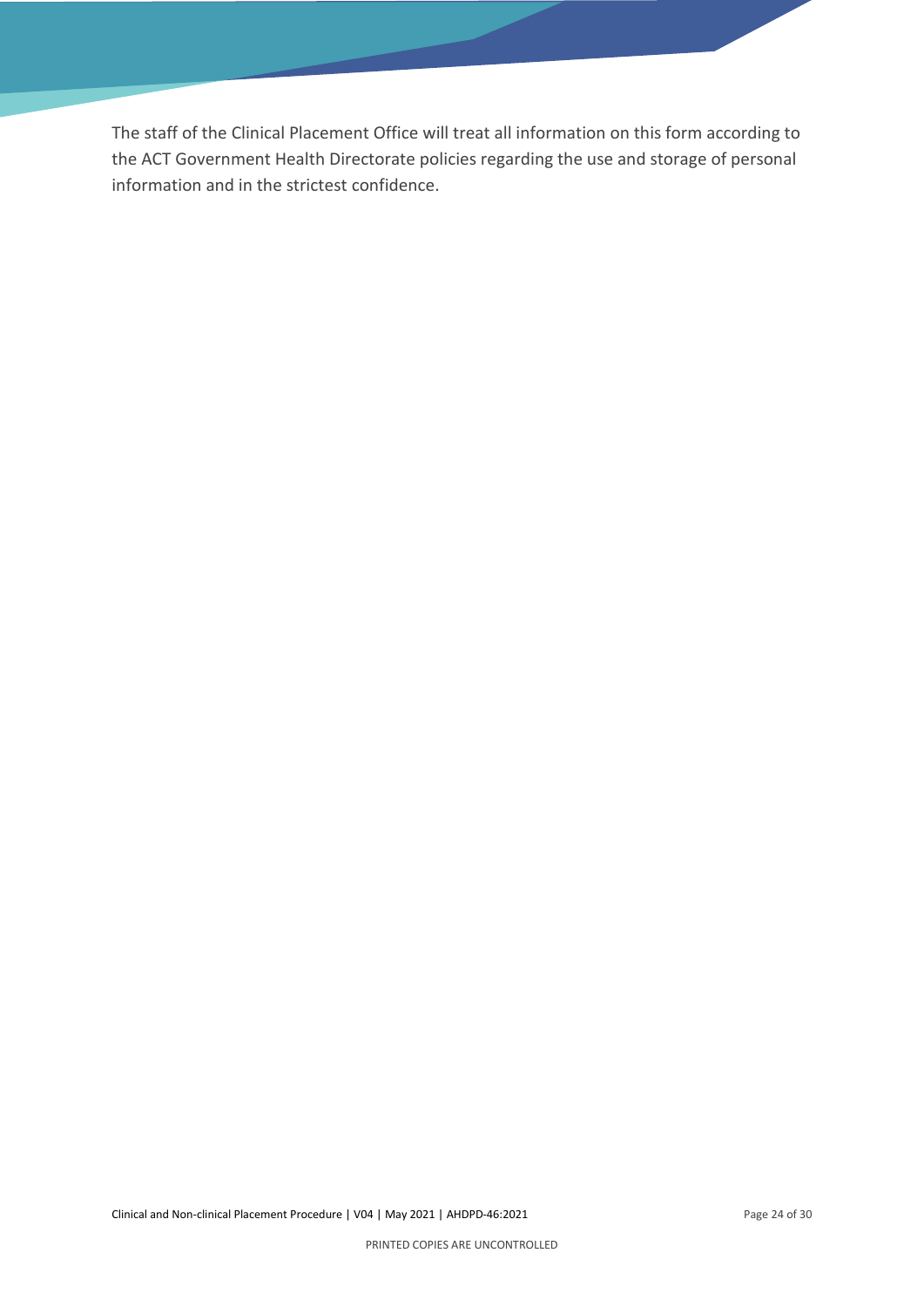Attachment 4



## Clinical Placement Office (CPO) [cpo@act.gov.au](mailto:cpo@act.gov.au)

Level 3, 2-6 Bowes Street, Phillip, ACT 2606

## **ORIENTATION TO PLACEMENT AREA CHECKLIST**

Complete this form with your supervisor on the first day of each placement and upload it to your

| SPO account.                                                                            |     |    |     |                 |  |  |
|-----------------------------------------------------------------------------------------|-----|----|-----|-----------------|--|--|
|                                                                                         |     |    |     |                 |  |  |
|                                                                                         |     |    |     |                 |  |  |
|                                                                                         |     |    |     |                 |  |  |
|                                                                                         |     |    |     |                 |  |  |
|                                                                                         |     |    |     |                 |  |  |
|                                                                                         |     |    |     |                 |  |  |
| Orientation Checklist (supervisor to tick N/A or cross out points which don't<br>apply) | Yes | No | N/A | <b>Comments</b> |  |  |
| I know the name and contact details of the nerson/s<br>$\mathbf{1}$                     |     |    |     |                 |  |  |

| 1. | I know the name and contact details of the person/s<br>responsible for my overall supervision. |  |  |
|----|------------------------------------------------------------------------------------------------|--|--|
| 2. | I know how and who to contact in the event of my absence                                       |  |  |
|    | in the workplace.                                                                              |  |  |
| 3. | I have my ID & Proximity Card.                                                                 |  |  |
| 4. | I have completed all my mandatory and optional elearning                                       |  |  |
|    | and manual handling training. I have provided appropriate                                      |  |  |
|    | documentation to CPO or my education provider.                                                 |  |  |
| 5. | I am prepared with the skills and background knowledge                                         |  |  |
|    | required to do this placement.                                                                 |  |  |
| 6. | I know where the workplace amenities, staff cafeteria and                                      |  |  |
|    | car parks/bus stops are located.                                                               |  |  |
| 7. | Work Health and Safety.                                                                        |  |  |
|    | I am familiar with what to do in case of an emergency.                                         |  |  |
|    | Location of nearest fire exits.                                                                |  |  |
|    | Explain alarm system for the area /building.                                                   |  |  |
|    | Emergency assembly points.                                                                     |  |  |